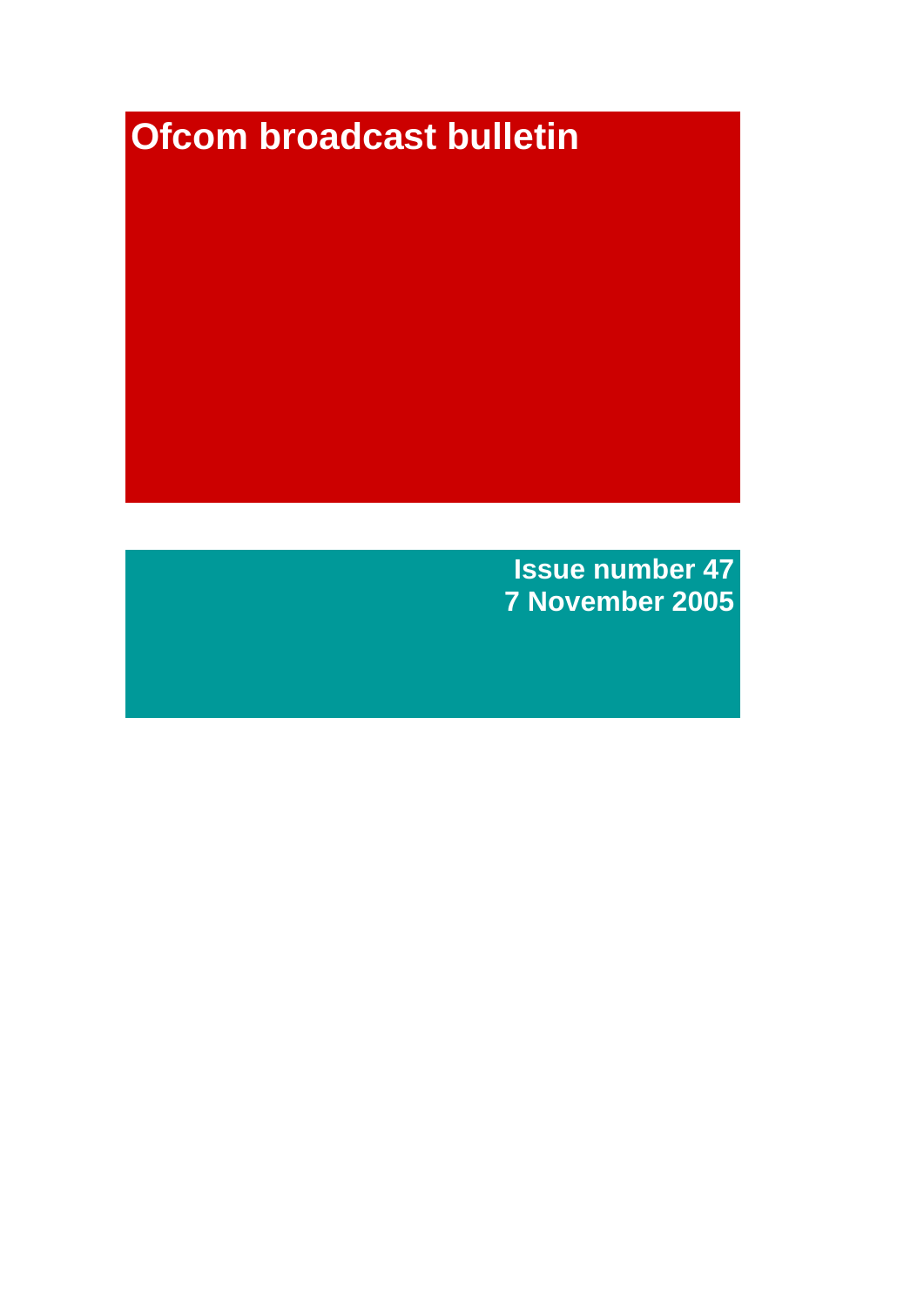Ofcom broadcast bulletin 47 7 November 2005

# **Contents**

| Introduction    | 3 |
|-----------------|---|
|                 |   |
| Clanderde esses |   |

# **Standards cases**

| In Breach |    |
|-----------|----|
| Resolved  | 14 |

# **Fairness and Privacy cases**

| Upheld in Part                               | 20. |
|----------------------------------------------|-----|
| Not Upheld                                   | -21 |
| Other programmes not in breach/outside remit | 22. |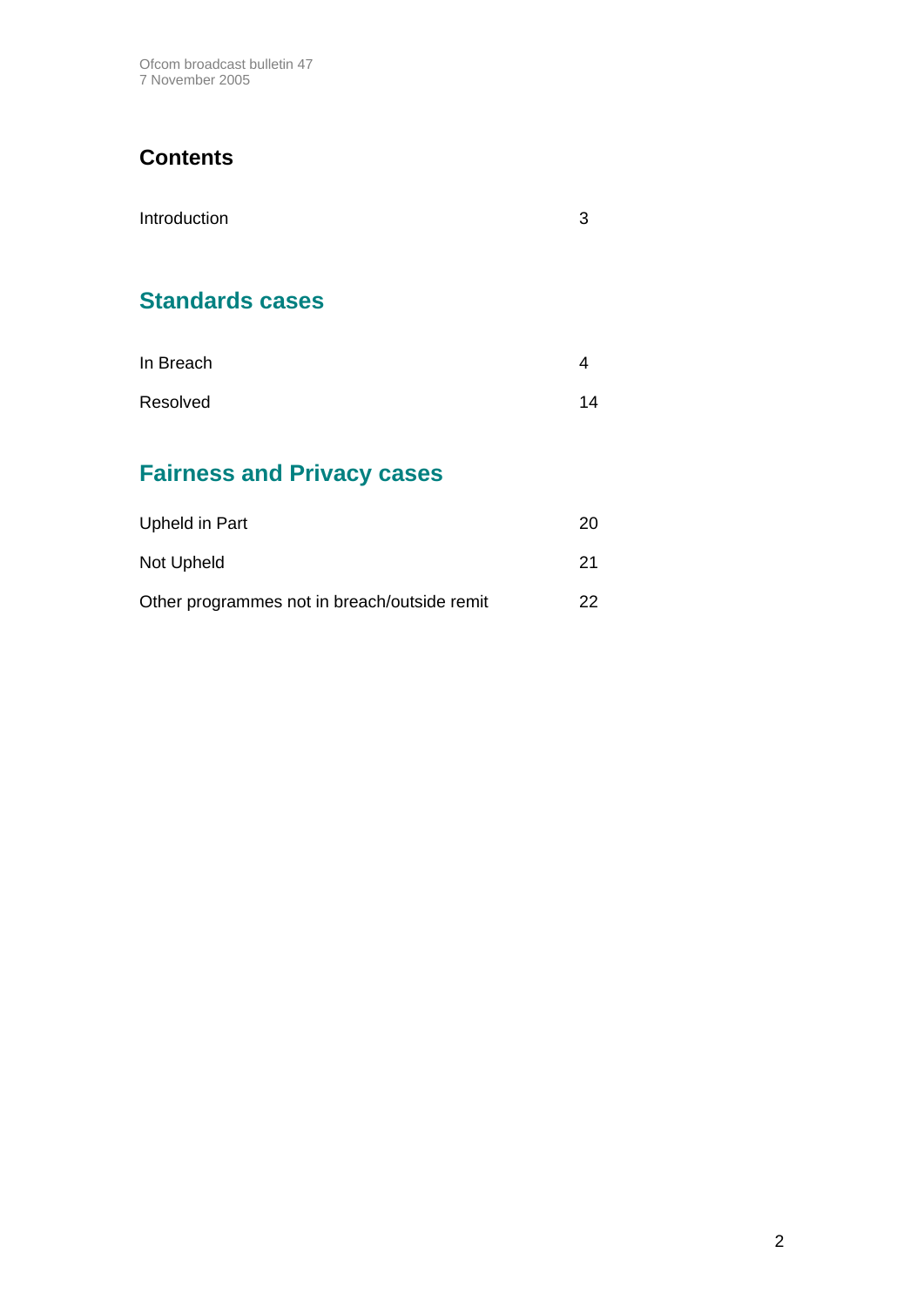# **Introduction**

Ofcom's Broadcasting Code took effect on 25 July 2005 (with the exception of Rule 10.17 which came into effect on 1 July 2005). This Code is used to assess the compliance of all programmes broadcast on or after 25 July 2005. The Broadcasting Code can be found at http://www.ofcom.org.uk/tv/ifi/codes/bcode/

The Rules on the Amount and Distribution of Advertising (RADA) apply to advertising issues within Ofcom's remit from 25 July 2005. The Rules can be found at http://www.ofcom.org.uk/tv/ifi/codes/advertising/#content

The Communications Act 2003 allowed for the codes of the legacy regulators to remain in force until such time as Ofcom developed its own Code. While Ofcom has now published its Broadcasting Code, the following legacy Codes apply to content broadcast before 25 July 2005.

- Advertising and Sponsorship Code (Radio Authority)
- News & Current Affairs Code and Programme Code (Radio Authority)
- Code on Standards (Broadcasting Standards Commission)
- Code on Fairness and Privacy (Broadcasting Standards Commission)
- Programme Code (Independent Television Commission)
- Programme Sponsorship Code (Independent Television Commission)
- Rules on the Amount and Distribution of Advertising

From time to time adjudications relating to advertising content may appear in the bulletin in relation to areas of advertising regulation which remain with Ofcom (including the application of statutory sanctions by Ofcom).

*Copies of the full adjudications for Upheld and Not Upheld Fairness and Privacy cases can be found on the Ofcom website: www.ofcom.org.uk*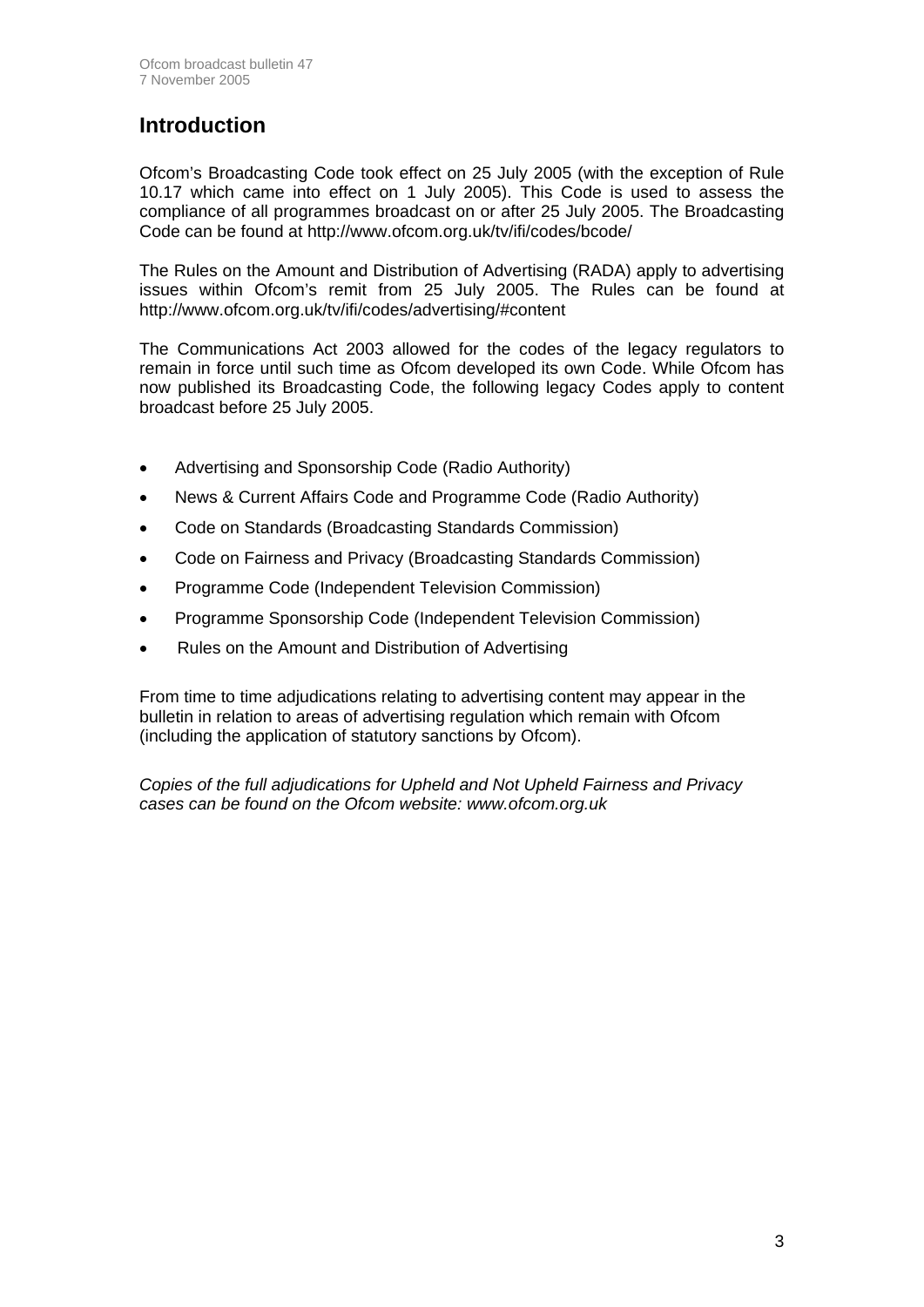# **Standards cases**

# **In Breach**

### **Various output, Your TV**

*(formerly The Advert Channel, name change granted 9 February 2005) 18 February 2005, 00:00; 24 March 2005, 20:20; 4 April 2005; 12:30* 

#### **Introduction**

In early 2004 a licence application was made for a channel to be called The Advert Channel which would focus on, and provide studio discussions and editorial material relating to, television advertisements. Broadcasting legislation (see Decision below) requires that there must be a clear separation between advertising and programming material (known as the "separation requirements"). At the time Ofcom took particular care to explain the separation requirements to the applicant, being aware of the potential for confusion that could arise from programming that had advertising as its subject matter.

The Advert Channel began broadcasting in summer 2004. As well as the editorial material about advertising, the channel also subsequently introduced a substantial psychic-related strand called *Your Destiny TV* which featured teleshopping presentations for a range of psychic-related products in addition to live psychic readings described as "entertainment premium rate services".

From the start of its broadcasting, Ofcom had a number of concerns about The Advert Channel's output, relating in particular to the identification and separation of advertising and programme material in *Your Destiny TV*, and also to the nature and promotion of its psychic services and products.

We met with the broadcaster in December 2004 to discuss our concerns. Ofcom wanted to re-enforce the importance of the necessary distinction between advertising and programming, and to offer advice on future compliance with advertising, programme and scheduling codes. At that meeting, the licensee insisted that the bulk of its *Your Destiny TV* output was programming and not advertising.

At the same time, the Advertising Standards Authority ("the ASA" - to which Ofcom has contracted out its advertising content regulation functions) advised Ofcom of its concerns over the apparent unwillingness of The Advert Channel to comply with its directions to remove advertising material from air which the ASA considered was in breach of its Advertising Code. The licensee believed it was not in breach of the Advertising Code. Since then, the ASA has adjudicated against The Advert Channel's advertising output for breaching its prohibition on the advertising of occultrelated products and services.

In spite of these extensive interactions between ourselves, the ASA and the broadcaster, there appeared to be continuing problems during the early part of 2005. There were a number of further instances on Your TV (renamed from "The Advert Channel" in early 2005) of output which appeared to confuse the distinction between programming and advertising. We noted examples that seemed to be in breach of both the Commercial References section of the Programme Code, and of the Rules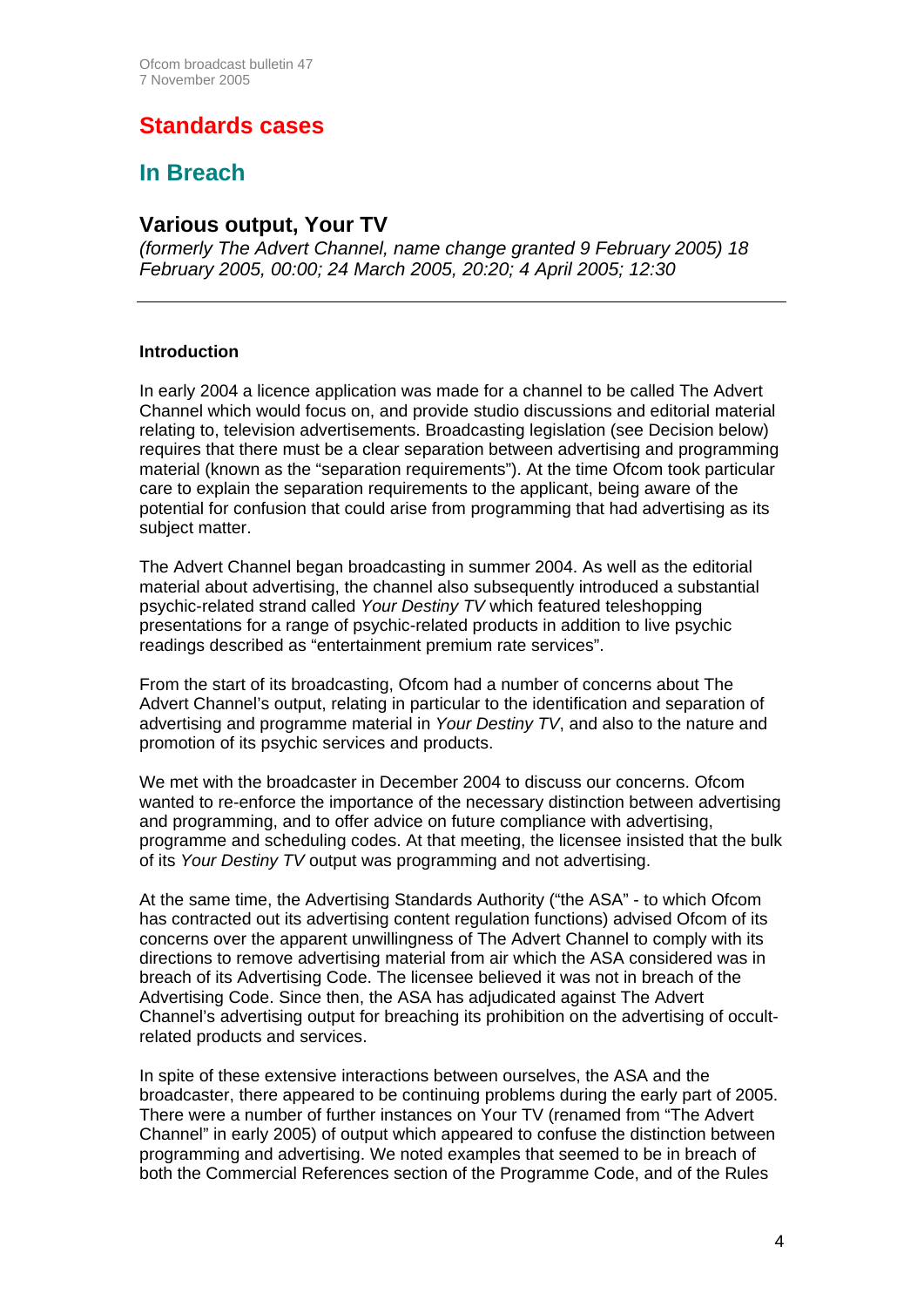on the Amount and Scheduling of Advertising (RASA).

We took up several specific instances of apparent code breaches with the broadcaster, and these, together with Your TV's response, and our conclusions, are detailed below.

1. On 18 February 2005, a programme called *Gadgets and Gizmos* featured a series of quiz competitions with entry via premium rate telephone services. Each competition (which was presented as a programme rather than an advertisement) lasted several minutes. They featured two presenters simply describing and discussing, at length and in great detail, positive and complimentary aspects of the prize. The competitions showed the products with close-ups and/or additional footage of it. The questions for the competitions were also, in some instances, based entirely on the product (e.g. "what was the make of the product?"). The *Gadgets and Gizmos* 'programme' contained no editorial material.

We asked the broadcaster to explain how it believed *Gadgets and Gizmos* complied with section 8.4 of the Programme Code (Undue Prominence of a commercial product).

2. On 18 February 2005, another competition appeared in a clearly identified advertising break during the programme *Sport Spots*. It was therefore presumed that this competition was to be seen as an advertisement. However, on 24 March 2005, the same competition appeared within a programme. If the competition was an advertisement, it could only appear within an advertisement break. Its appearance within the programme was not accompanied by any break identification as required by Rule 3.1 of RASA (Identification of Breaks).

We asked the broadcaster how it believed Rule 3.1 of RASA had been complied with in relation to this competition.

3. On 24 March 2005, during the live programme *Your Destiny TV,* viewers were invited to call a premium rate number or to text the studio to obtain a live individual psychic reading. Details of PIN number extensions to the premium rate phone line were also promoted so viewers could contact psychic readers other than those that were live in the studio. These PIN numbers were permanently on the side of the screen. The promotion of premium rate phone numbers within programmes is only permitted in relation to programme support material, defined in section 8.1 of the Programme Code as "materials or services that demonstrate a clear relationship to the content of programmes…" In all other circumstances, premium rate phone numbers are deemed to be commercial products. We queried how the services of the individually promoted psychics were related to the live studio discussion.

We therefore asked the broadcaster to explain how it believed this output complied with Rules 8.1 (Promotions) and 8.4 (Undue Prominence of a Commercial Product) of the Programme Code.

4. Further commercial promotions were made later in the programme when the presenter invited viewers to call a team of psychics "off-screen, on the phone". This was followed by approximately thirty minutes of mixed promotional material featuring invitations to:

- call individual psychics via a premium rate telephone line;
- purchase *Spirit and Destiny* magazine;
- enter various competitions; and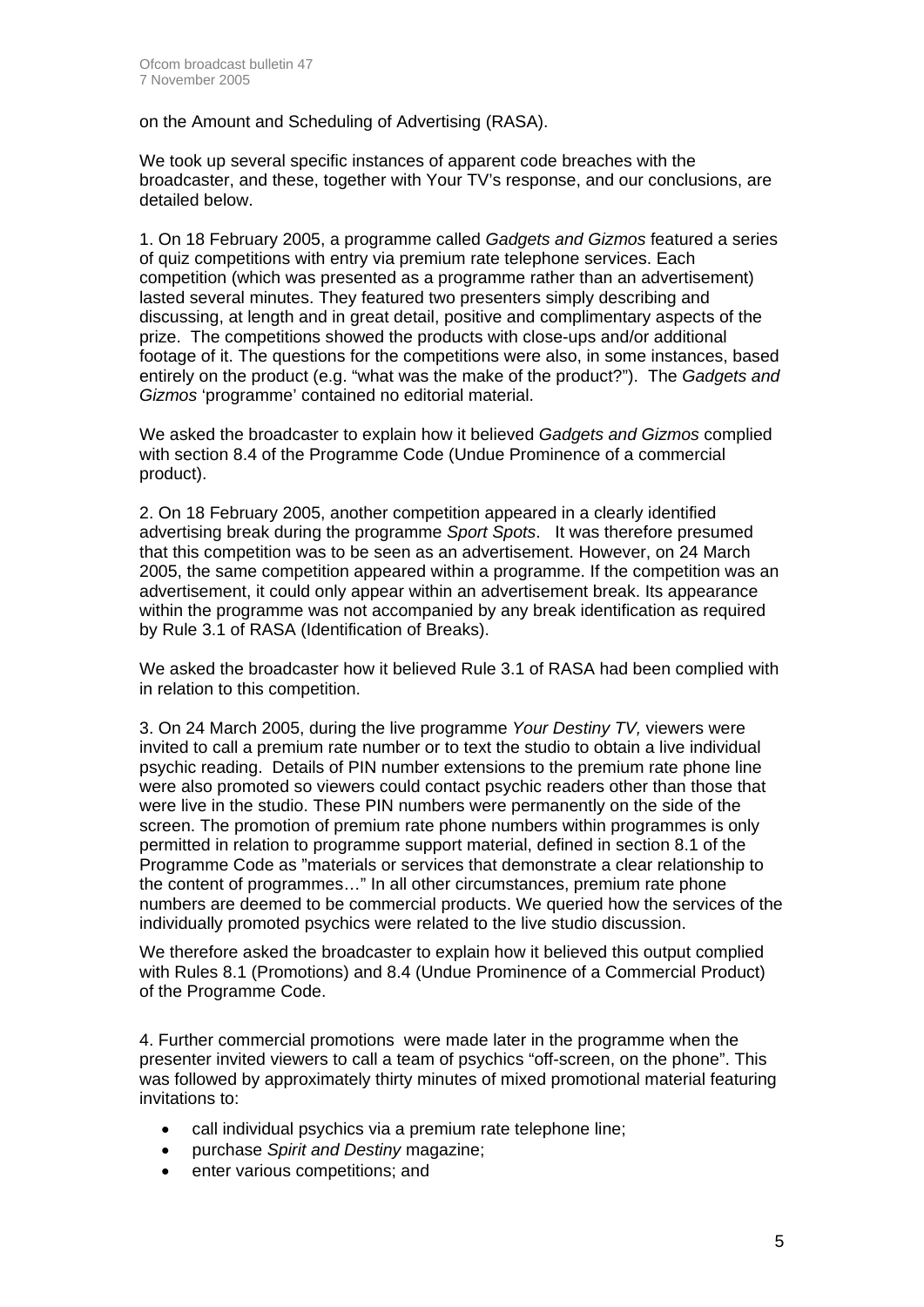• participate in the programme

Since no advertisement breaks were identified during this period, it appeared that all this output was meant to be programming. Certainly the invitation to participate in the programme appeared to be programme material.

For each of the individual psychics promoted, viewers were told that "all calls contribute to this live psychic show". Given that, as far as we could ascertain, very few viewers would be able to interact live with the studio at any one time, we questioned this statement. This raised concerns that most of the phone numbers may have been in effect purely promotional. We also felt that calling psychics "off screen" did not give the impression of contributing to the show.

The *Spirit and Destiny* item appeared clearly to be a commercial, even though there were no obvious advertisement breaks.

We asked the broadcaster how it believed Rule 3.1 of RASA (Identification of Breaks) had been complied with in relation to scheduling of the *Spirit and Destiny* item.

5. On 4 April 2005, during *Your Destiny TV*, the presenter regularly identified individual psychics who were available, through premium rate phone numbers, for off-air consultation . Full promotions for such individuals were also broadcast throughout the live programme. Whilst the side-of-screen promotion of psychics (see 3 above) appeared to have ceased since our observation of the output on 24 March 2005, the output still appeared to give undue prominence to commercial services. We asked the broadcaster to comment.

#### **Response**

The broadcaster believed that the references to the products featured in *Gadgets and Gizmos* could be justified by the editorial requirements of the programme. The licensee claimed that viewers' 'stop-and-see' time on channels they visit quickly is around three minutes and that information therefore requires rapid repetition.

It believed the content of both the competitions that followed was similarly justified. However, the broadcaster admitted that the competition which subsequently appeared as an advertisement during a break should have been scheduled as a programme competition.

The broadcaster claimed there was editorial justification for the promotion of individual psychics during *Your Destiny TV* on the grounds that all premium rate telephone/text participants "have the chance of being routed through to the on-air team", with 80% of all texts and 10% of all calls being routed to the studio. The broadcaster further claimed that all calls "contributed" to the live show, as they were monitored and processed to ensure that live output broadly reflected the nature of the queries being received (e.g. work, relationships and divorce) and offered general advice concerning such matters.

The broadcaster did not address the more general issues of programme and advertising separation.

#### **Decision**

1. We do not consider that the need to retain an audience provided editorial justification for the rapid repetition of competitions that featured gratuitous prize references/descriptions. We concluded that these competitions could be seen as little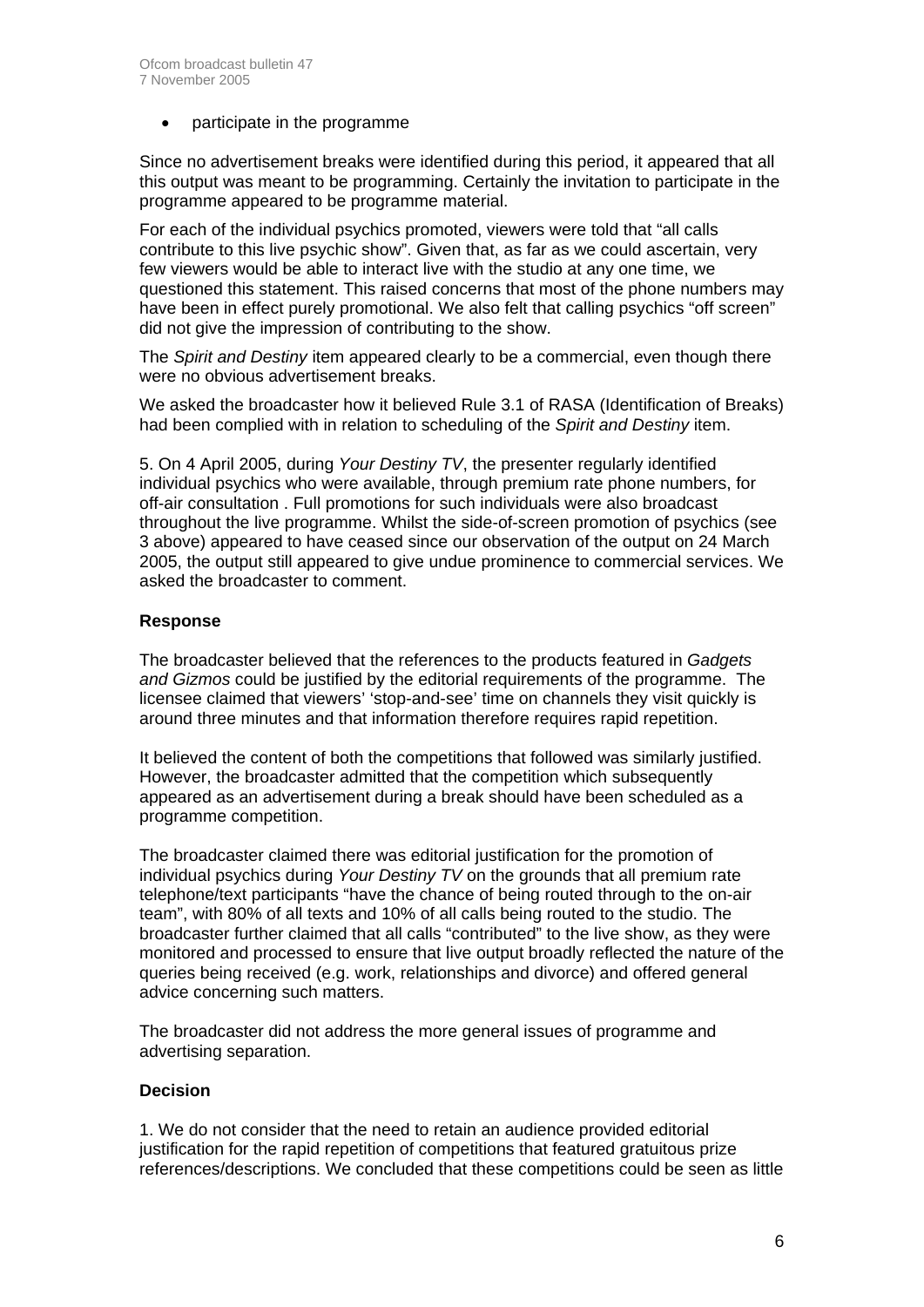more than advertisements and therefore constituted undue prominence of a commercial product and therefore breached section 8.4 (Undue Prominence) of the Programme Code.

2. As the advertising break during *Sport Spots* contained, by the broadcaster's admission, a programme competition, its broadcast breached Rule 3.1 (Break Identification) of RASA by failing to identify where the actual advertising break surrounding the competition started and finished.

3. We note the broadcaster's assertion that all participants of *Your Destiny TV* steered the nature of programme output and that a number may have had the chance to feature in the programme. However, we judged that the degree of prominence given by the broadcaster to the promotions of individual psychics and access to them via premium rate numbers over-emphasised the individuals' services rather than the programme-related contribution that viewers' participation would make. We therefore concluded that, in respect of the promotion of individual psychics, *Your Destiny TV* was in breach of section 8.4 (Undue Prominence) of the Programme Code.

4. Aside from possible issues of undue prominence in relation to the premium rate phone numbers and viewer competitions featured in the promotional block, the halfhour feature broadcast on 24 March 2005 contained clear programming strands (how to participate in the programme *Your Destiny TV*) and clear advertisements (commercials for *Spirit and Destiny* magazine). There was no identification of breaks when the commercials appeared, which we concluded was in breach of Rule 3.1 (Break Identification) of RASA.

5. Due to the prominence given to the featured psychics in the April broadcast, albeit without the side-of-screen promotions, the same considerations of undue prominence apply as discussed in 3 above. We concluded that that *Your Destiny TV* breached section 8.4 (Undue Prominence) of the Programme Code during its broadcast on 4 April 2005.

Article 10 of Directive 89/552/EEC – the 'Television Without Frontiers' Directive – requires clear separation of programmes from advertising and this is a fundamental principle underpinning European commercial television broadcasting and Ofcom's content code requirements. Throughout much of the *Your Destiny TV* strand it was unclear to us, and would certainly have been unclear to viewers, whether we/they were watching advertising or programming. The heavy promotion of premium rate number services, undue prominence of commercial products in competitions and the lack of clear identification of advertisement breaks all contributed to a sense of confusion about the nature of the material being viewed. We remained seriously concerned that the broadcaster seemed not to understand what was required to comply with Ofcom's codes, especially in view of the earlier meeting and the substantial volume of correspondence since summer 2004. We therefore required the licensee, Your TV, to attend another meeting, and warned it that the imposition of statutory sanctions will be considered in the event of any future breaches of the relevant codes.

**The output breached section 8.1 (Promotions) and section 8.4 (Undue Prominence) of the Programme Code and Rule 3.1 (Break Identification) of the Rules on the Amount and Scheduling of Advertising**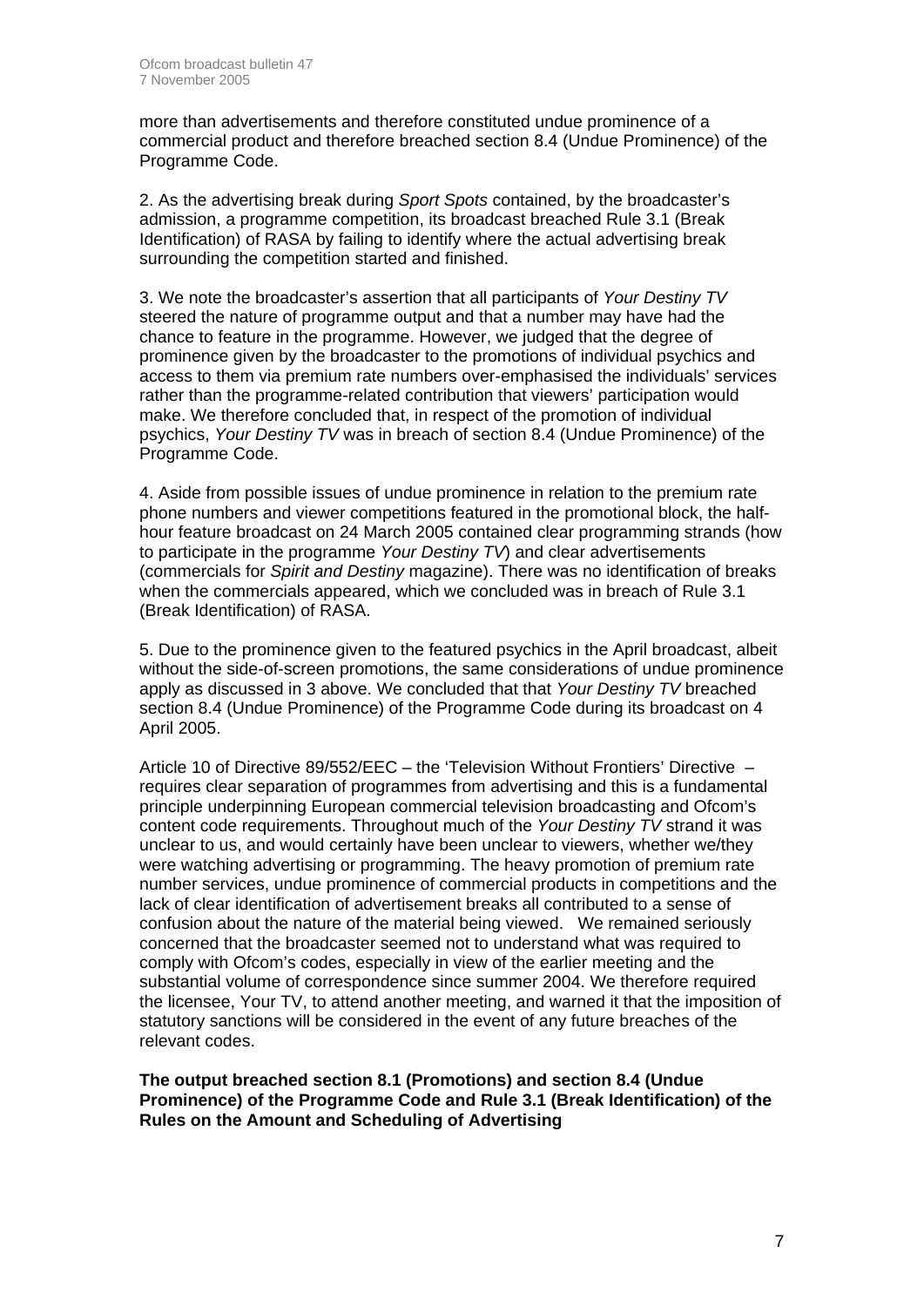### **Note**

The above decision was judged against the standards set out in Ofcom's (ex-ITC's) Programme Code.

Any issues arising relating to programme-related material from 25 July 2005 will be considered separately under Ofcom's Broadcasting Code. Stakeholders may be interested to know that Ofcom is currently looking into the wider policy issues arising under Ofcom's Broadcasting Code surrounding:

- what could be considered as legitimate programme-related material
- the use of premium rated telephone services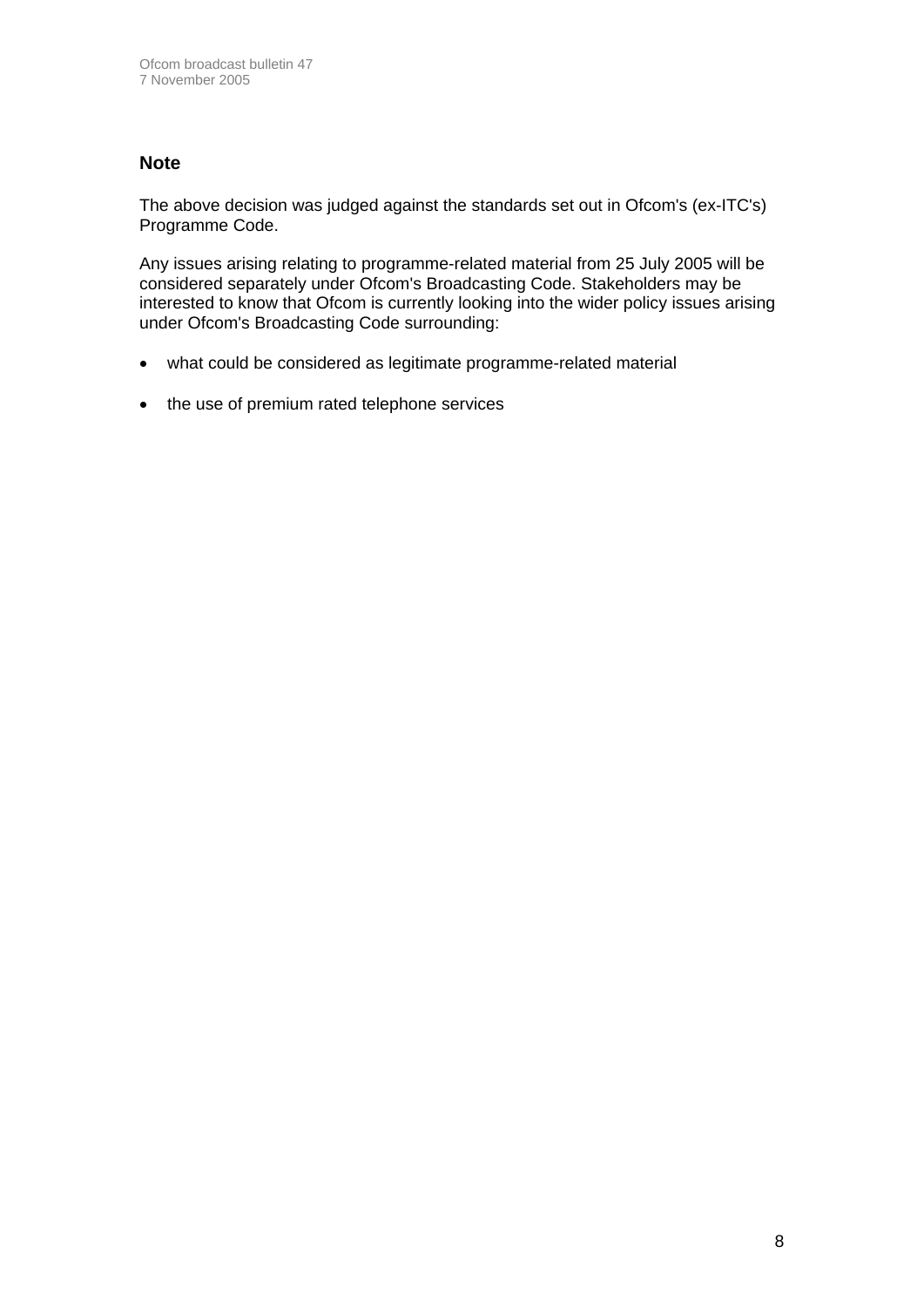# **Music Output**

*Sangamam Radio, various dates and times in November and December 2004*

#### **Introduction**

Sangamam Radio is a satellite broadcaster serving the Tamil community. Its trading name is European Tamil Broadcasting Corporation (ETBC).

Twelve listeners objected to its broadcast of songs that they claimed were in support of the Liberation Tigers of Tamil Eelam (LTTE), a proscribed organisation in the UK. A number of the songs broadcast contained lyrics praising the sacrifice made for the LTTE's cause – the creation of a separate Tamil homeland in Sri Lanka. Examples of these include:

- "Take the sword in your hand and lend your shoulder to the Eelam task";
- "To create Tamil Eelam we will behead our enemies"; and
- "Follow Prabhakaran."

One complainant also claimed that radio programming known as the "Voice Of Tigers" was being broadcast live from a terrorist controlled area in Sri Lanka through ETBC Radio in London, the output including "fund collecting" and songs.

While listening to the relevant output we noted the broadcast of the 2004 "Heroes' Day" speech by LTTE leader Velupillai Prabhakaran.

#### **Response**

The broadcaster assured us that the "Freedom songs" it broadcast were a personal selection, chosen neither through political motivation nor to promote any person or "section of people", but to attract a wider audience. However, it added that, in future, it would not broadcast songs that supported one side of a political debate or applauded violence. The station also assured us that it maintained editorial control over its news output, including the broadcast of Mr Prabhakaran, and noted that his "Heroes' Day" speech had been aired by other Tamil broadcasters.

Sangamam Radio was unable to provide all the transcripts and English translations of the material we required during the course of our investigation. The broadcaster said that it had lost the relevant recordings when it renewed its logging equipment. However, it assured us that it would comply with these licence obligations in the future.

#### **Decision**

Rule 1.1 of the Programme Code (ex Radio Authority) requires that "nothing shall be included in programmes which … is likely to encourage or incite to crime…".

Although such song lyrics may appear extreme, they must be considered in context, when judging whether there has been a breach of Rule 1.1. Lyrics have a long tradition of dealing with the full range of human experiences and emotions and a reference to a violent act may not, in itself, amount to incitement or encouragement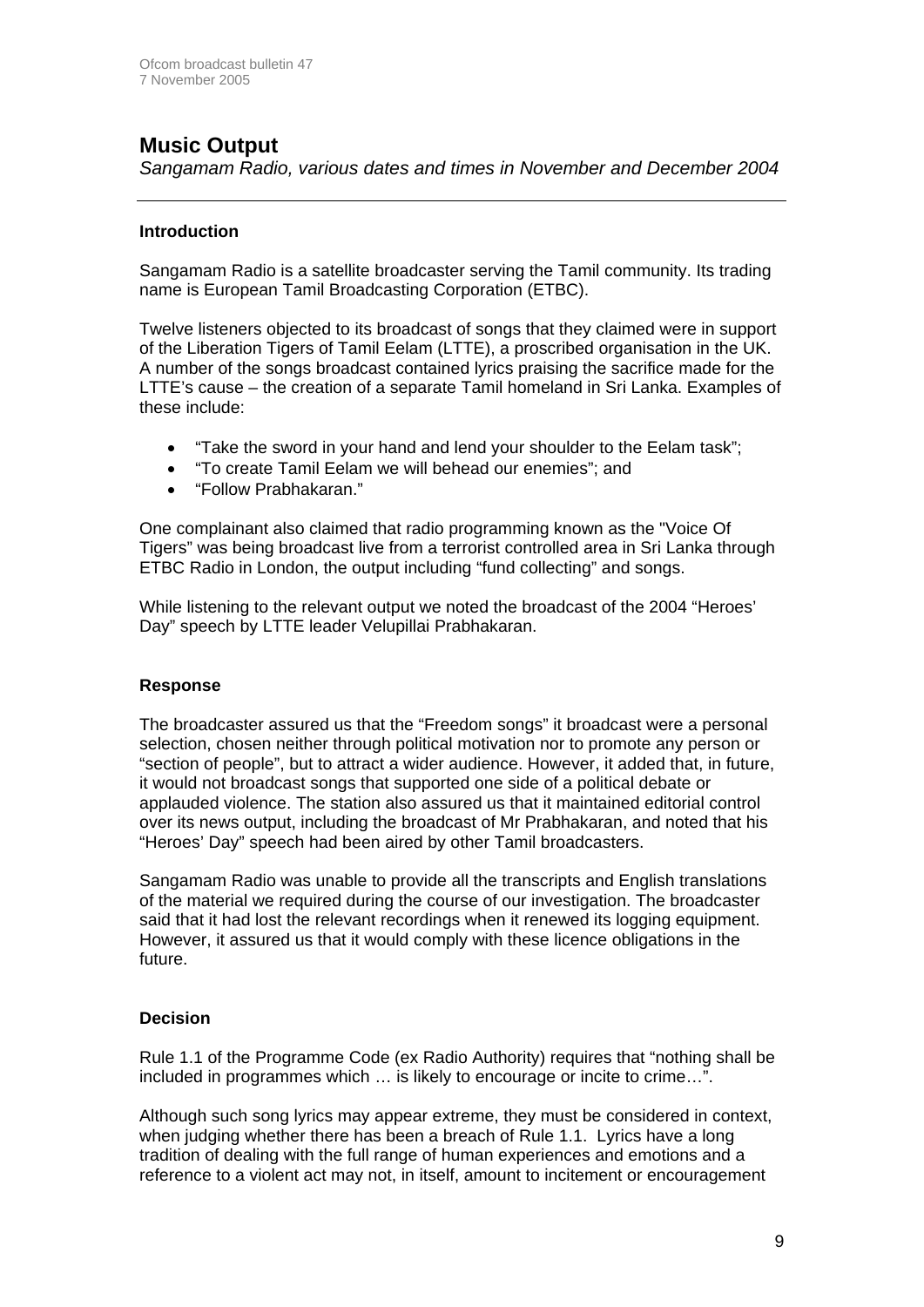to crime. Each case must be examined on its own facts.

We are satisfied that the lyrics used here were broadcast in the context of generic, patriotic songs designed to engender support for a political cause and not actually to encourage or incite crime.

Nevertheless, we agree with the broadcaster that the songs applauded violence in support of a political cause.

Therefore, in glorifying and applauding violence, the songs broadcast were in breach of Rule 1.6(a) (Portrayal of Violence) of the Programme Code.

As far as the issue of "fund collecting" is concerned, while listeners may have been aware of methods of funding implicit in some of the songs, we heard no programming that directly exhorted financial contributions.

A station may broadcast from a Tamil perspective, news that is of significance to the Tamil community or others who are interested in Tamil affairs. It may collate its news content from a variety of international or domestic sources. However, Rule 1.3 (General programming on matters of political, public or industrial controversy) of the News and Current Affairs Code requires satellite radio broadcasters, among others, to ensure that programming "should not be conducted in such a way as to give undue prominence, in programming as a whole, to the views and opinions of particular persons or bodies" on matters of political controversy. We welcome Sangamam Radio's assurance that it maintains editorial control over its news output. However, while Mr Prabhakaran's speech comprised largely of factual statements, he urged the Sri Lankan government "to resume the peace negotiations without conditions, based on our [the LTTE's] proposal for an interim self-governing authority", adding that, "If the Government of Sri Lanka rejects our urgent appeal and adopts delaying tactics, …we have no alternative other than to advance the freedom struggle of our nation." We therefore asked the station to detail any output it had broadcast of an alternative view. It cited no such material. The fact that Mr Prahakaran's speech had been aired by other broadcasters was irrelevant.

Throughout our investigation we asked the broadcaster to provide various recordings and specific transcripts and translations. Our requests were invariably met with delay and/or incomplete responses, which caused further delay. The broadcaster failed to retain copies of the recordings it had provided, rendering it unable to provide all the transcripts and translations we required. It is a licence requirement that broadcasters retain suitable recordings of their output. Failure to do so is a serious breach of licence conditions.

We intend to meet the broadcaster to explain both the seriousness of its compliance failures and that any repetition is likely to result in the consideration of a statutory sanction.

**The station was in breach of Rule 1.6a (Portrayal of Violence) of the Programme Code (ex-Radio Authority), Rule 1.3 (General programming on matters of political, public or industrial controversy) of the News and Current Affairs Code (ex-Radio Authority) and condition 8(2) of its licence.**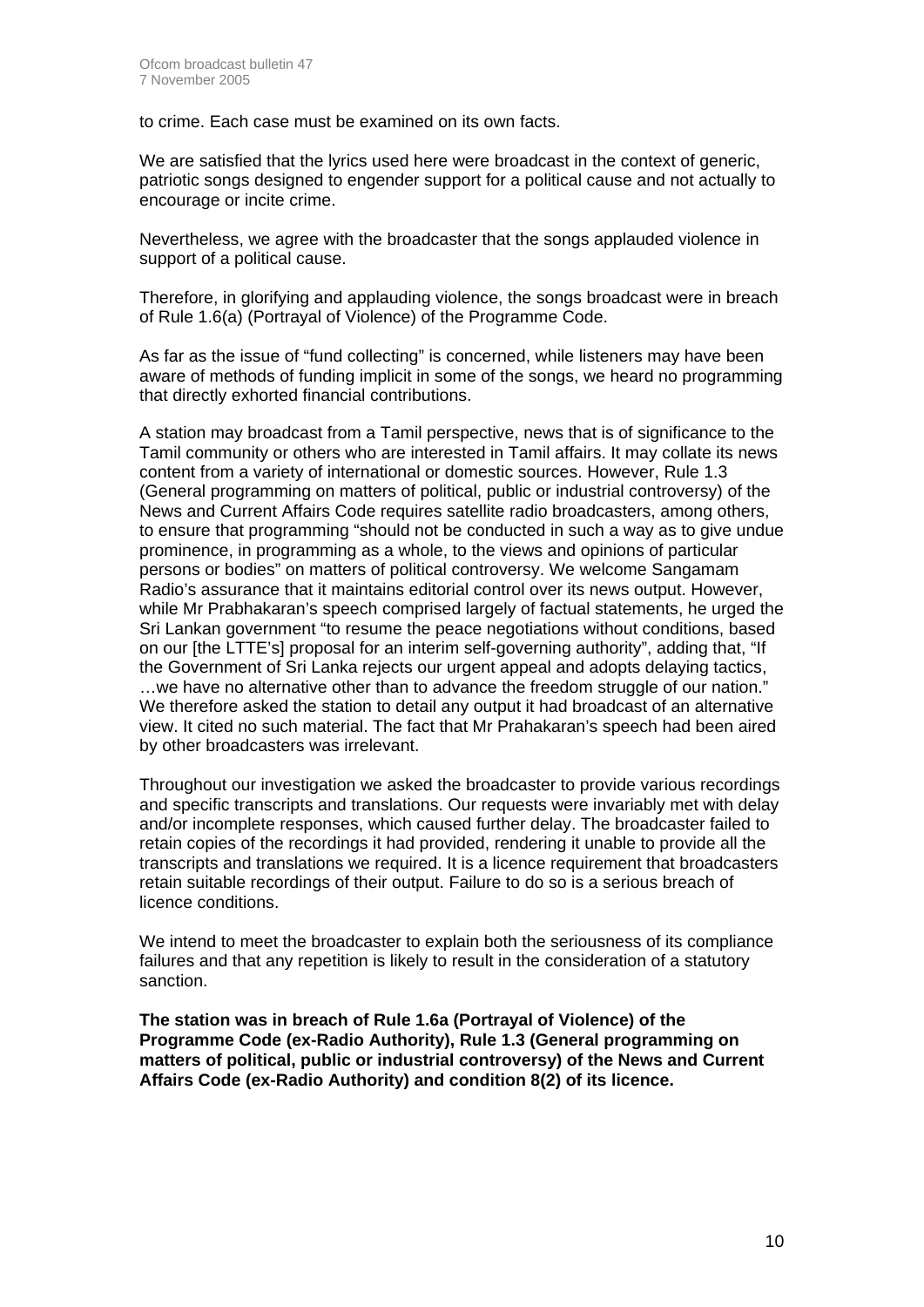#### **Night of the Living Dead**  *Open Access 2, 24 May 2005, 20:30*

#### **Introduction**

A viewer informed us that Open Access 2, a free-to-air channel, broadcast the classic horror movie, Night of the Living Dead, starting at 20:30. The version of the film broadcast was rated '18' in 2005 by the British Board of Film Classification.

#### **Response**

The broadcaster asserted that the original impact horror of the film had now been *"replaced with its perception as a comedic farce*". All the stronger elements were broadcast after the watershed.

The broadcaster did not consider it possible that it could have offended a viewer coming across the material unawares: the film was famous and was well-signposted, both in the EPG and the opening titles. It was significant that the viewer himself was not offended.

#### **Decision**

The relevant Code (at the time of broadcast, this was the ex-ITC Programme Code) clearly states that no '18' rated version should start before 22:00 on any channel, unless there is a satisfactory security mechanism in place, eg a PIN system. The channel had no such mechanism.

**The broadcast was in breach of Section 1.4 of the Programme Code.**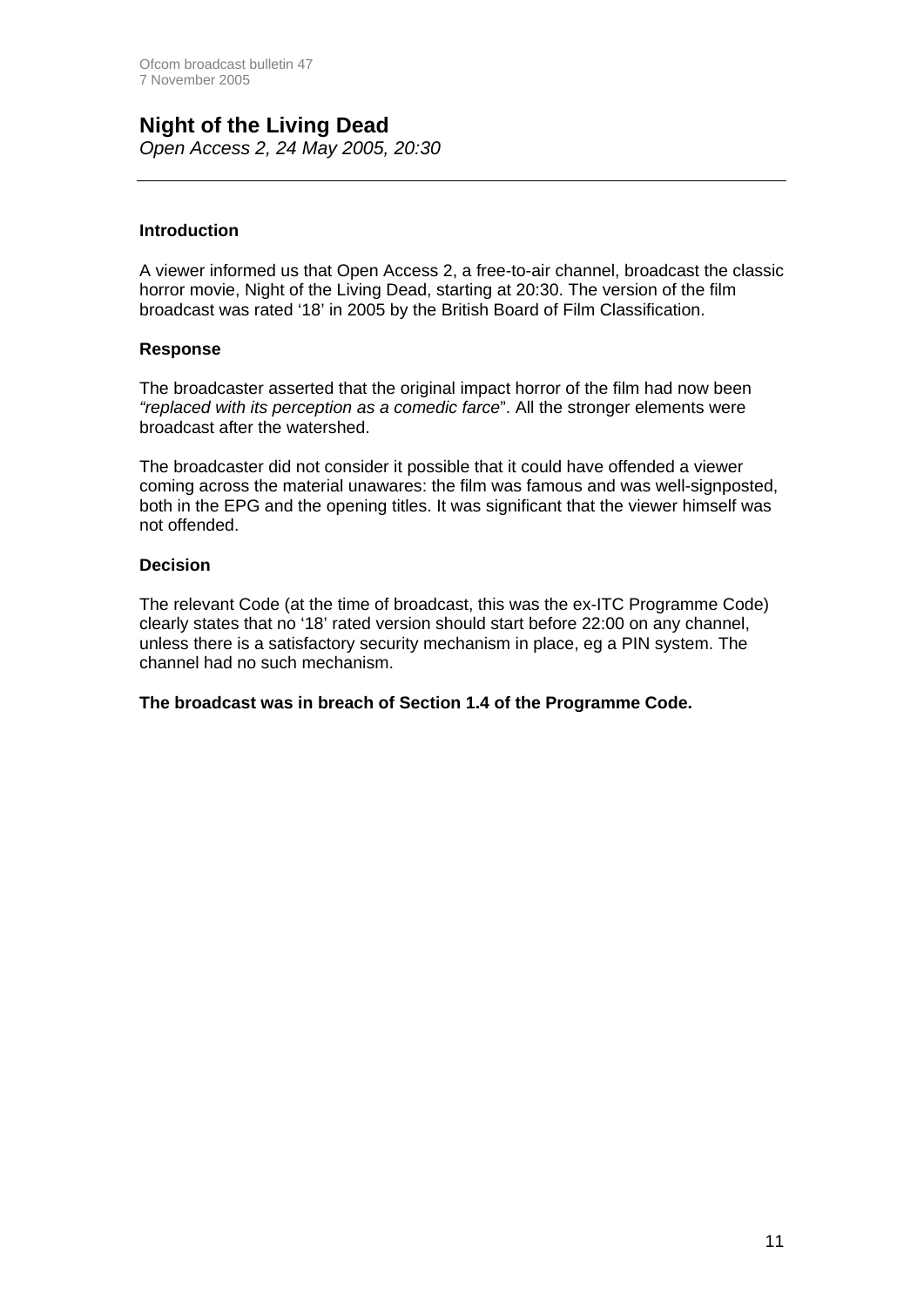### **Sweet FM** *9 September 2005, 13:00*

#### **Introduction**

The licensee was granted a Restricted Service Licence in Belfast from 1 September 2005 to 28 September 2005.

We received three complaints from people who had been offended by what they felt were sectarian comments made on the station.

#### **Response**

The station explained that, due to a technical fault, it was unable to supply the recording we requested.

#### **Decision**

As no recording was available, we were unable to listen to the station's output. It is a condition of a licence that the licensee provides recordings as required by Ofcom. The failure to provide a recording is a serious breach of a licence. This will be held on record and taken into account should a new licence be applied for in future.

#### **The station was in breach of Condition 8 of its Restricted Service Licence (Retention and production of recordings)**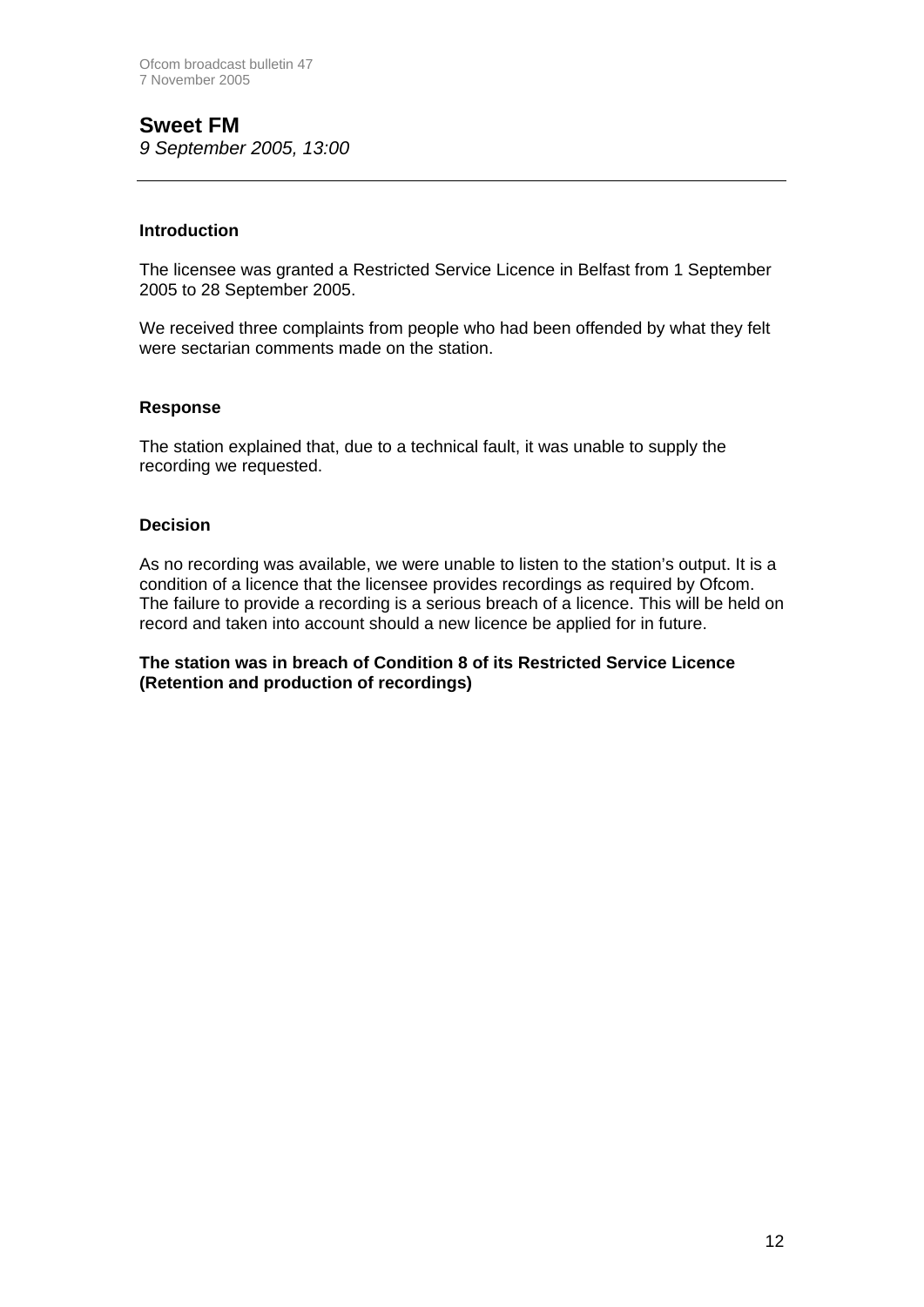# **The Wireless Company FM Ltd**

*TWCfm 17 November to 14 December 2003* 

#### **Introduction**

TWCfm held a short-term radio Restricted Service Licence to broadcast between 17 November and 14 December 2003 in the Melton Mowbray area. During an investigation of a Fairness and Privacy complaint (see page 20), Ofcom requested a transcript of the relevant items of the programme. Despite four requests, TWCfm did not supply a transcript. (See Summary of Adjudication in the Fairness and Privacy section of this bulletin).

#### **Decision**

It is a condition of a Restricted Service Licence that licensees supply transcripts to Ofcom when requested to do so. Failure to supply a transcript constitutes a breach of the licence.

#### **There was a breach of Condition 3(5) of the Restricted Service Licence.**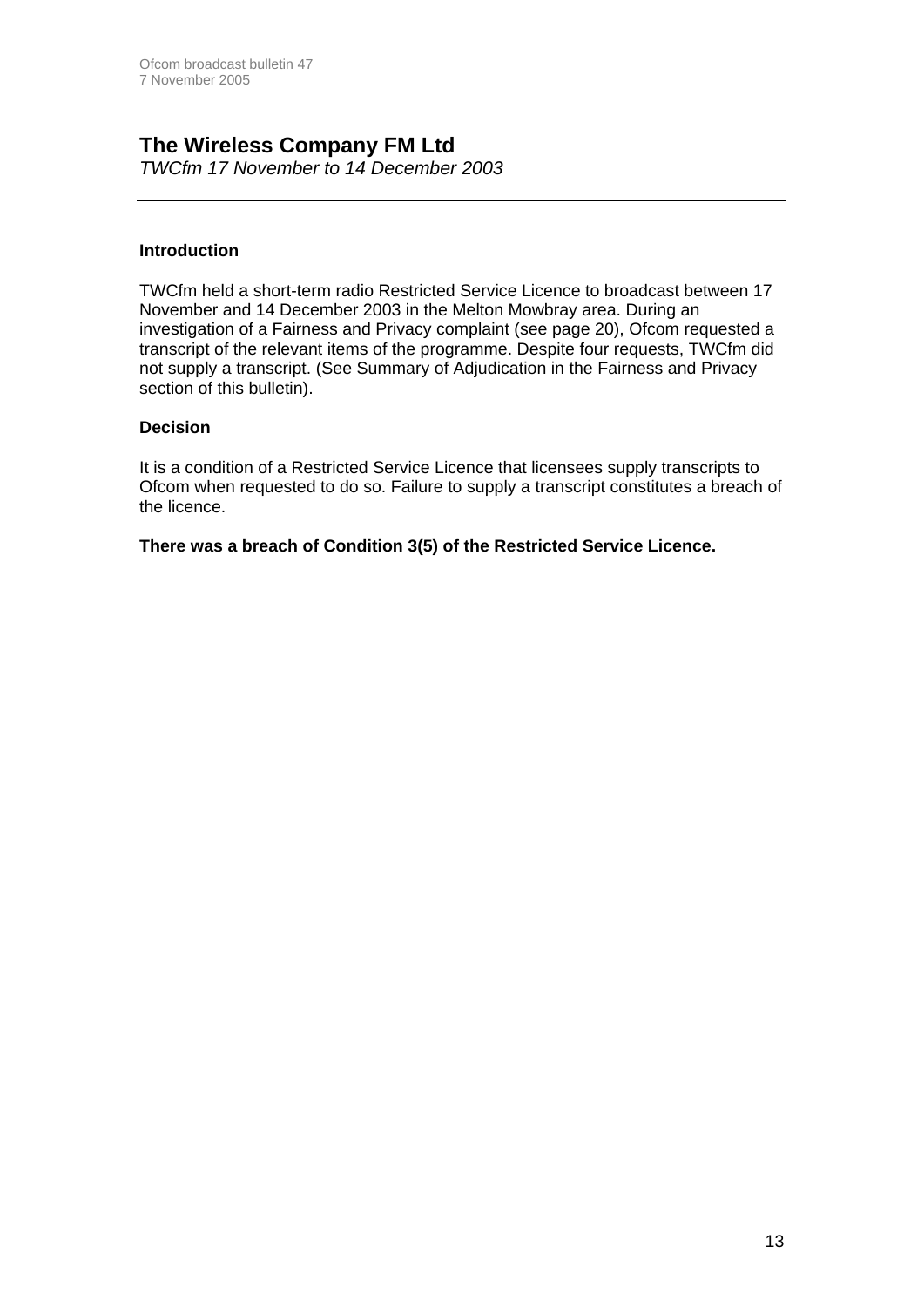# **Resolved**

## **Mike Bassett: Manager**

*ITV 1, 29 September 2005, 22:00*

#### **Introduction**

17 viewers complained to Ofcom about an episode of this comedy drama in which the principal character, Mike Bassett refers to the 'death' of his club chairman with the line "*He's done a Jock Stein on me*". This was a reference to the sudden death in 1985 of the former Scottish and Celtic FC manager during a Scottish international match. Complainants were particularly offended by the fact that the programme was transmitted only 9 days after the  $20<sup>th</sup>$  anniversary of Stein's death.

#### **Response**

When made aware of the complaints, ITV sent a letter of apology to Celtic Football Club – as most of the complaints had come from the Club or its supporters. The broadcaster explained that the comment was intended as an observation about the pressures of football, not an offensive remark about Jock Stein. It emphasised that no disrespect towards the Stein family was intended or implied.

The broadcaster apologised for any offence and said that it would remove the offending line from the repeat version of the show.

#### **Decision**

We welcome ITV's apology and consider the matter resolved.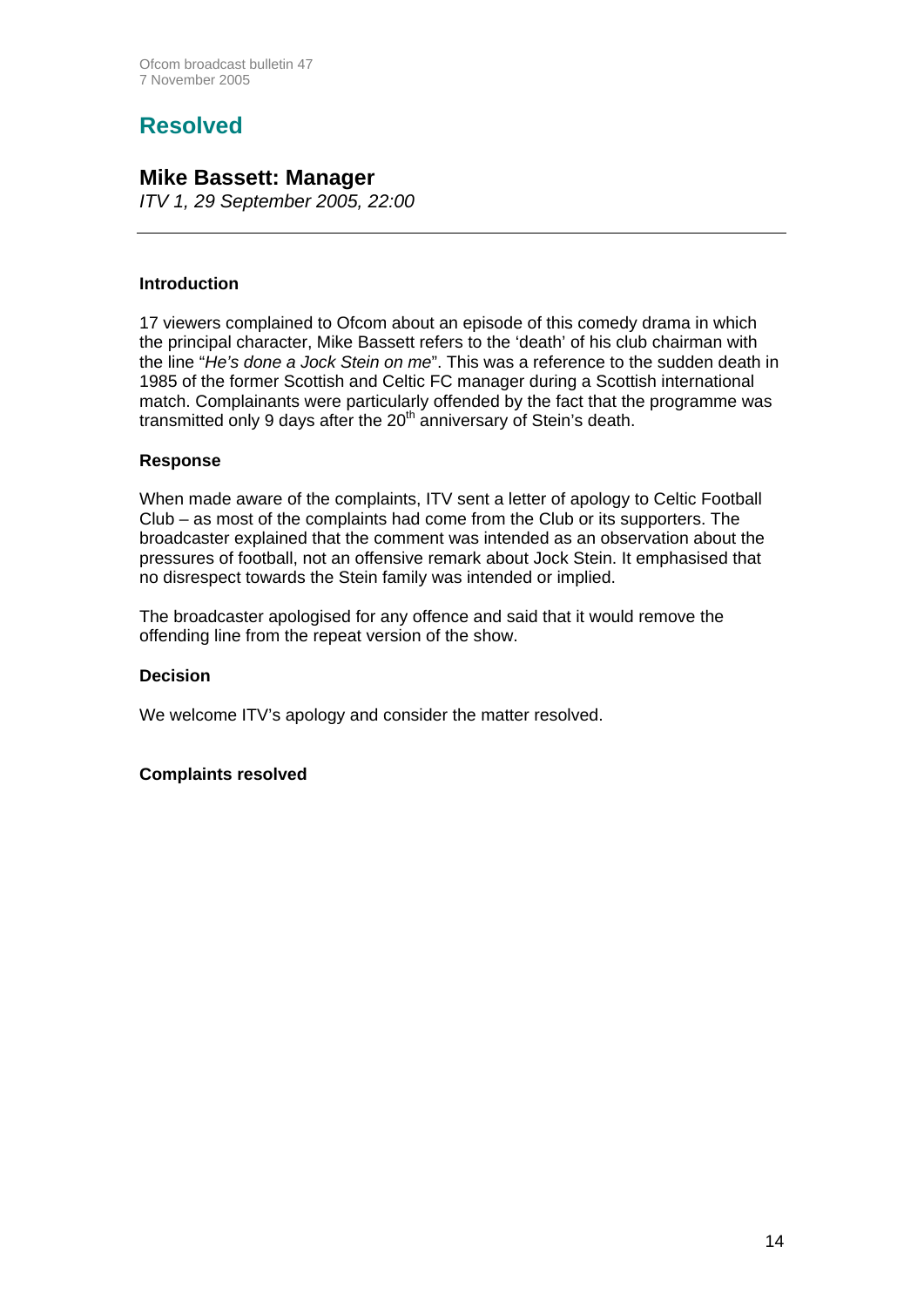### **Your Destiny**  *You TV 2, 26 July 2005*

**Introduction** 

A viewer complained that You TV 2 broadcast this programme with an on-screen logo indicating that it was live when in fact the output had been shown on You TV an hour earlier. The programme invited viewers to call or text a premium rate number.

#### **Response**

You TV 2 explained that the channel was launched on 25 July 2005 and that there was an inadvertent delay in adding a 'Recorded earlier' logo on screen; however, this was rectified on 27 July 2005. You TV 2 apologised and said that there was no intention to mislead viewers.

#### **Decision**

Broadcasters should take particular care where transmitting pre-recorded material which invites viewers to interact with the programme by calling a premium rate number.

However, in view of You TV 2's actions, we consider the matter resolved.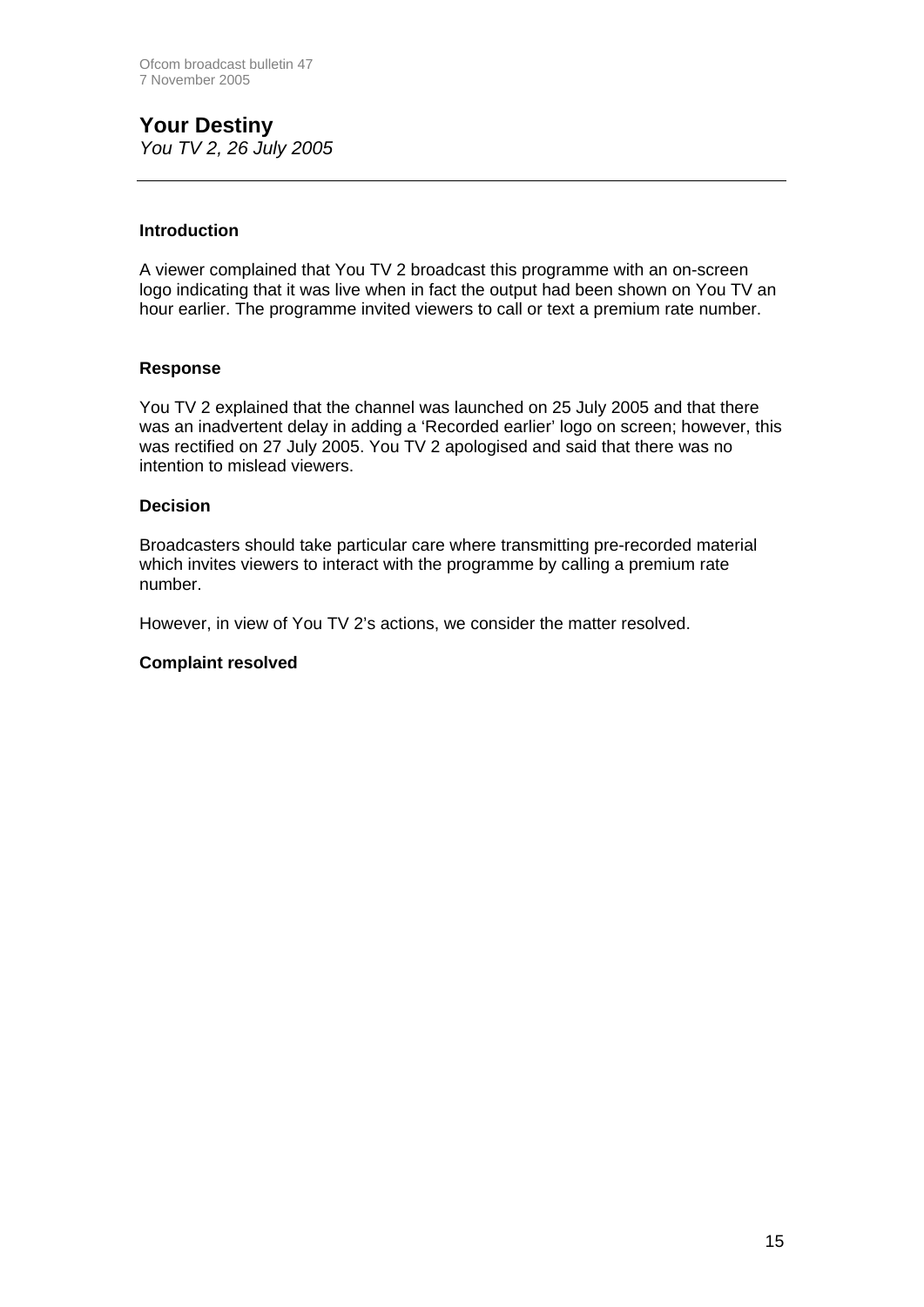# **Kirsty's Home Videos**

*Sky One, 1 August 2005, 13:00*

#### **Introduction**

This programme included a 'home video' clip of a skateboarder falling off a skate ramp. We received a complaint from a viewer about graffiti containing an offensive message and swearing ("fuck").

#### **Response**

Sky said that the graffiti, which appeared to the side of the television screen, had not been noticed before broadcast and it apologised for any offence caused to viewers. As soon as Sky was made aware of the issue, the graffiti was digitally blurred for all future broadcasts. Programme editors had also been reminded of the importance of reviewing the entirety of the screen for incidental content, such as graffiti.

#### **Decision**

In view of the swift remedial action taken by Sky, we consider the matter resolved.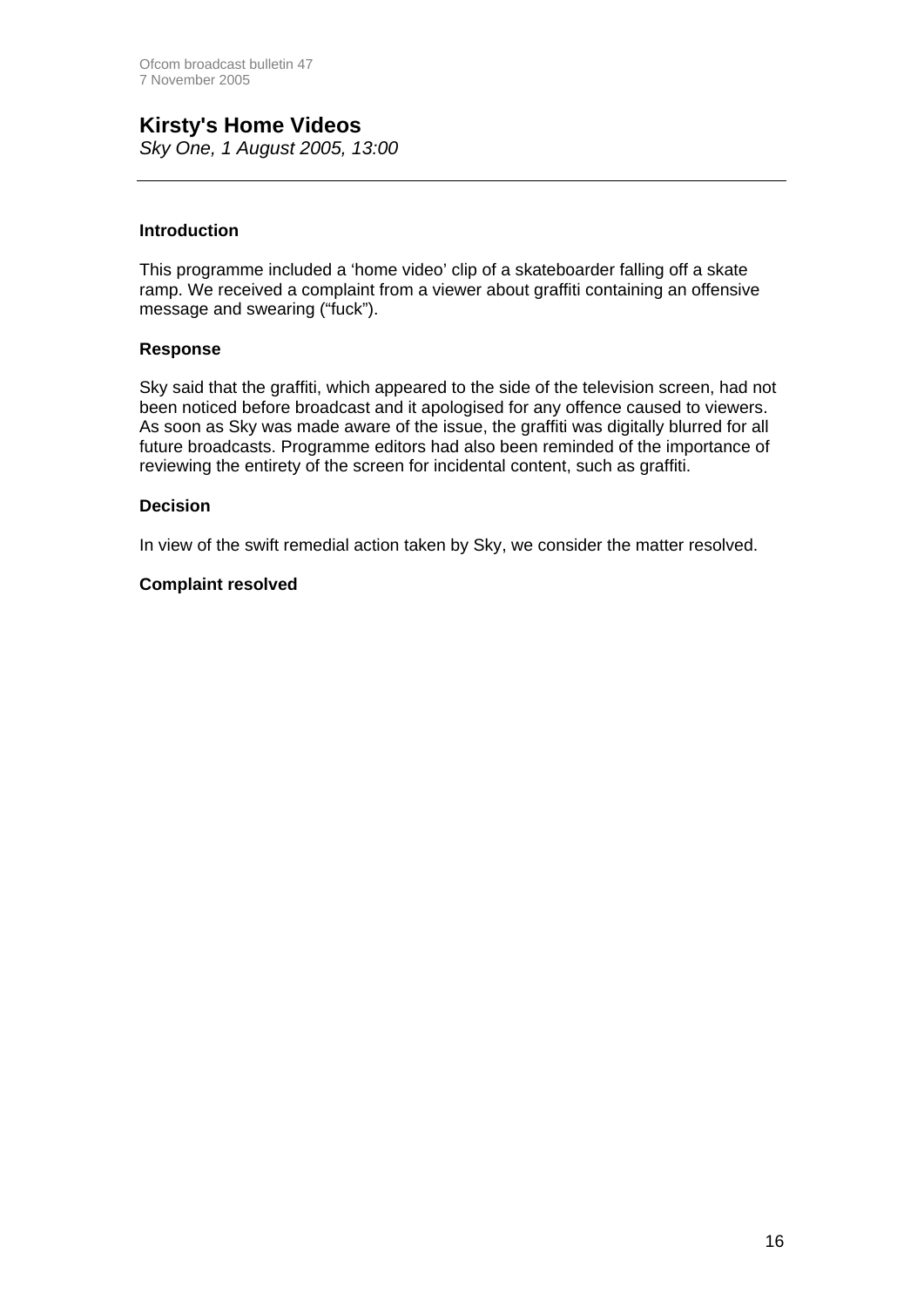## **ITV News**

*ITV 1, 12 September 2005, 18:30*

#### **Introduction**

A viewer complained that an ITV News story about Loyalist riots in Belfast was introduced against a background graphic featuring the flag of the Irish Republic and Republican graffiti.

The viewer felt this gave the impression that Republicans were rioting, which was untrue.

#### **Response**

ITV said a misunderstanding had led to an error on screen, for which it apologised.

There was no dispute that the rioting in Belfast that weekend was by Loyalists, and the report had made this clear. Unfortunately the image selected for the screen behind the newscaster was taken from a general Belfast file, which featured a Republican mural.

The broadcaster said the error was regretted, and that steps had been taken to ensure there was no repeat. The editorial team had been reminded of the need for more detailed briefing of the Graphics team. And the Graphics department had been reminded of the potential dangers of using "generic" images.

#### **Decision**

Both the introduction and the report itself made it quite clear that this news story was about Loyalist rioting. As a result, the background image looked out of place.

We accept ITV's explanation of how this mistake occurred. We do not believe there was any intention to mislead viewers.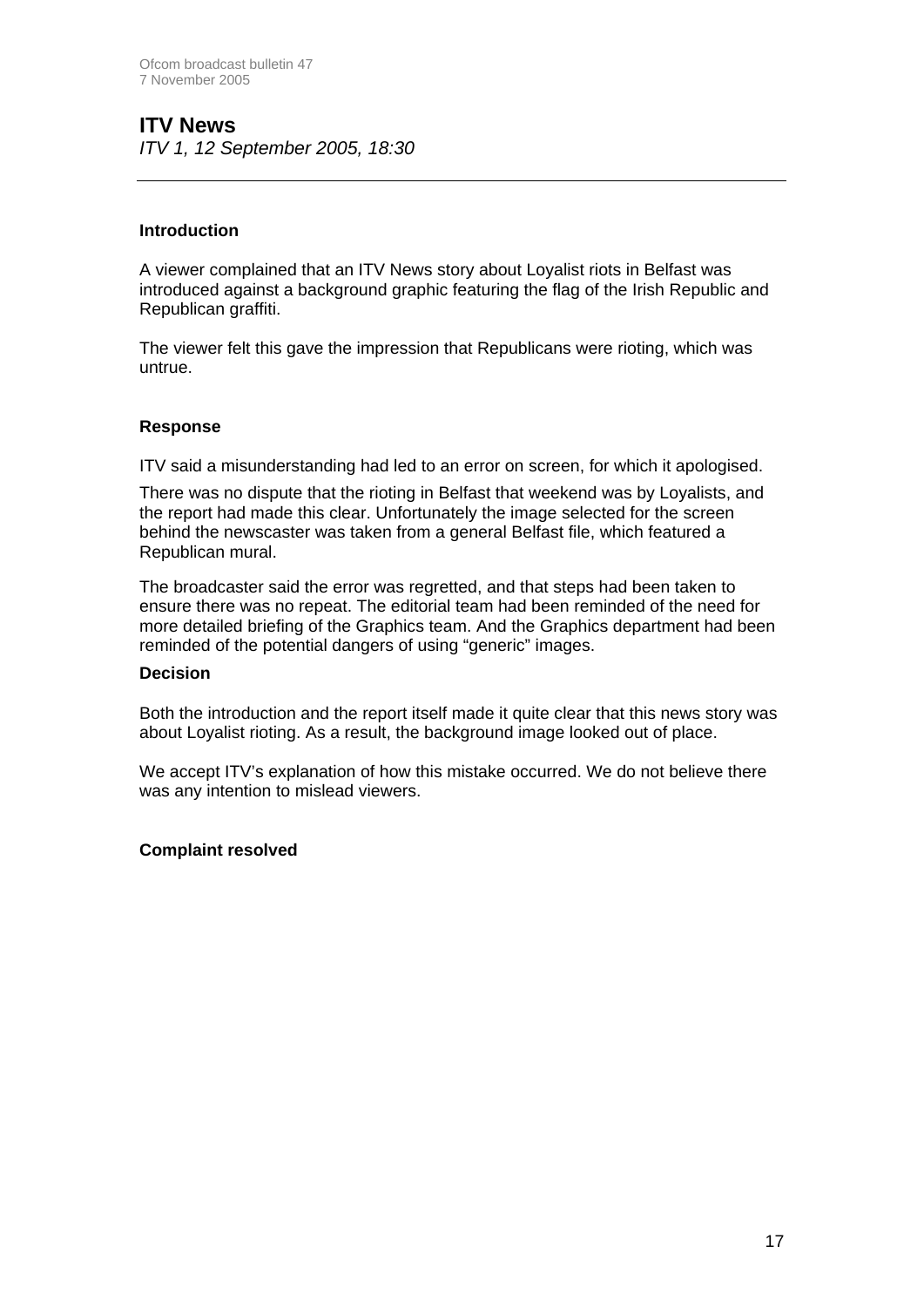## **Rick Shaw**  *Kerrang!, 16 June 2005, 10:50*

#### **Introduction**

During this morning show, an unedited version of the song 'Hollaback Girl' by Gwen Stefani was played, containing the word "shit". This was followed by a track by the Red Hot Chilli Peppers, 'Around the World', which contained the word "motherfucker".

A listener said that they were shocked to hear this language during a daytime show.

#### **Response**

The station provided us with a copy of their 'Language Policy in Music' document which is intended to clearly define the balance between retaining musical credibility and reducing potential listener offence. The document includes a breakdown of how the station typically categorises music tracks, the vetting process applied before songs are broadcast and instances where editing techniques are likely to be applied.

In addition, Kerrang! told us that while the inclusion of the Red Hot Chilli Peppers track was in line with this policy, the use of "motherfucker" was a scheduling mistake. This was rectified straightaway, with the track being removed from the daytime playlist. The station also removed all tracks containing debateable language for the duration of the school holidays.

#### **Decision**

The language in the lyrics ("motherfucker") was inappropriate for the time of broadcast. However we accept that this was a genuine mistake and welcome the measures that the station has in place to deal with such issues and the additional steps taken following the incident. We consider the matter resolved.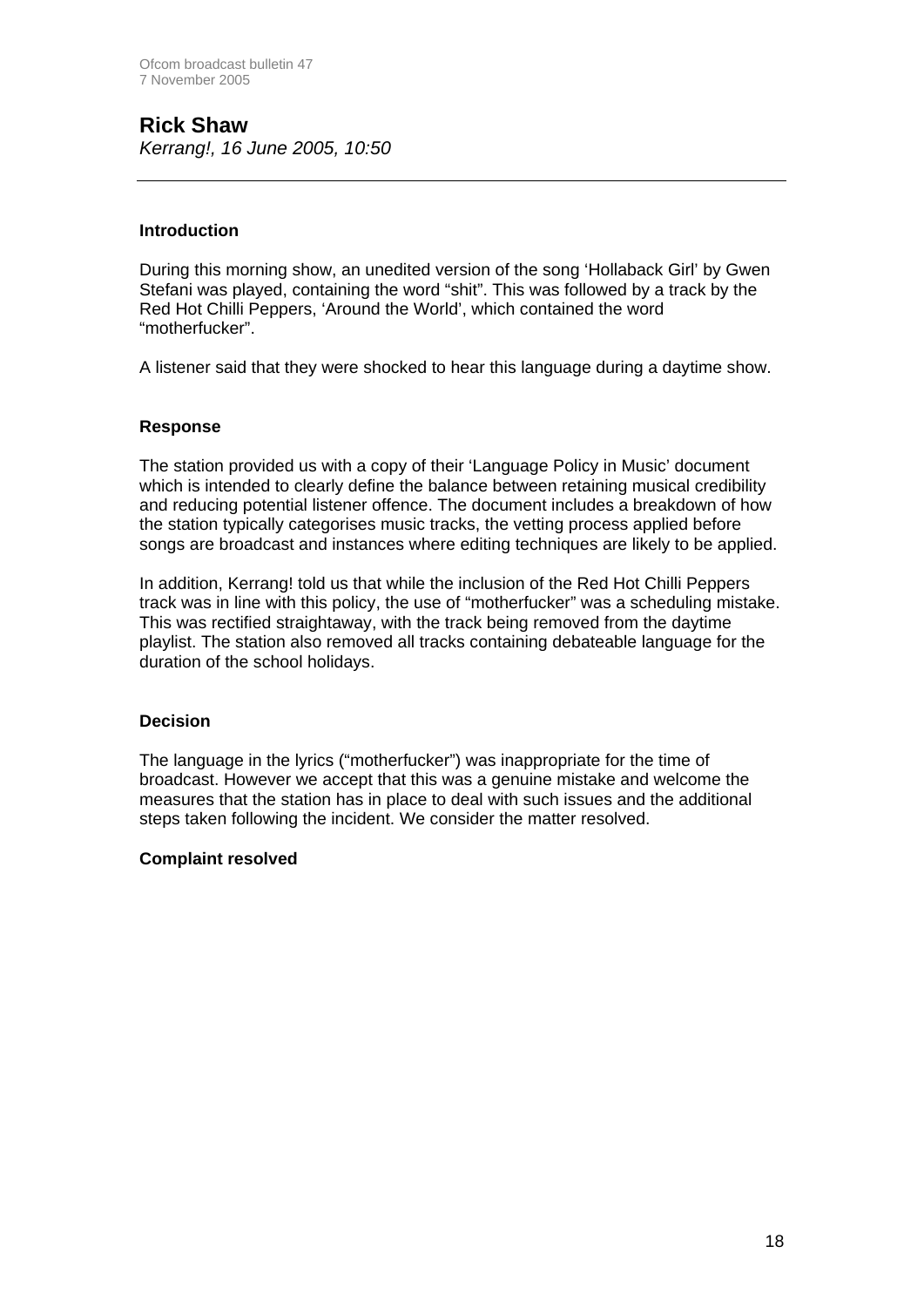# **Five Live**

*9 September 2005, 15:30*

#### **Introduction**

A listener complained that during a film review, a clip contained strong language which the complainant thought was inappropriate to broadcast at a time when children were likely to be listening. The clip was taken from 'Green Street' and included the dialogue: *'they are lying fucking scum'.*

#### **Response**

The BBC said that Five Live's film reviewer had joined the presenter in the studio at the Oval,and space and technical facilities were limited. The film clips had been prepared by the producer at Television Centre. The clips were then played in from television centre on verbal cues. When enquiries were made subsequently, it emerged that the offending clip was a 'rough cut' which had been stored in the electronic programme production system. A fully edited clip was prepared for broadcast, but then inadvertently deleted from the system. As a result, the unedited clip had been transferred into the live running order.

The programme editor has reminded all staff of their duty to ensure every prerecorded item meets BBC guideline standards on language. He has also instructed duty editors and producers that clips must be checked before broadcast from live running orders to ensure that the mistake made on this occasion is not repeated.

#### **Decision**

Following the item the presenter immediately apologised. While we appreciated that the use of an unedited clip was a genuine error, we nevertheless welcomed the broadcaster's assurance that staff had been reminded of the need to rigorously check pre-recorded material to ensure its suitability for broadcast. In view of the presenter's apology and the broadcaster's subsequent actions, we considered the matter resolved.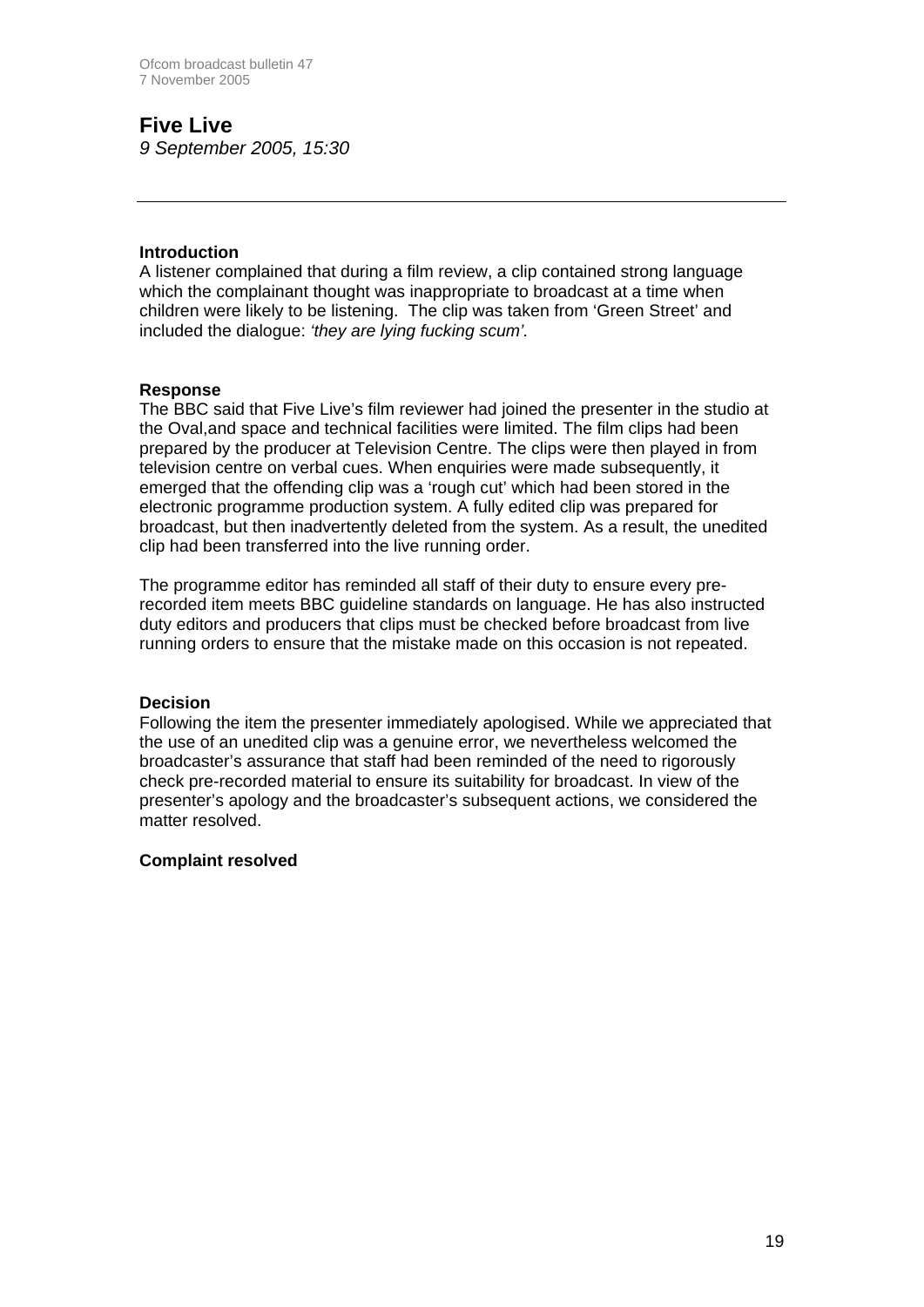# **Fairness and Privacy Cases**

Where a complaint is not upheld there is only a note of the outcome. For a copy of a full adjudication, whether the complaint is upheld or not, go to Ofcom's website at [www.ofcom.org.uk/bulletins/](http://www.ofcom.org.uk/bulletins/) or send a stamped addressed envelope to: Ofcom, Riverside House, 2a Southwark Bridge Road, London SE1 9HA.

# **Summary of Adjudication**

### **Complaint from Mr Ian Perry**

*The Final Showdown, TWCfm, 14 December 2003* 

Ofcom has upheld part of this complaint of unfair treatment and unwarranted infringement of privacy from Mr Ian Perry about *The Final Showdown* broadcast on TWCfm.

Mr Perry complained that the presenters abused and ridiculed him in the programme in a way which was unfair. He also complained that his privacy was unwarrantably infringed in that the presenters provided information which made it possible for listeners to identify him and where he lived.

Ofcom found that Mr Perry, while never explicitly named in the programme, was likely to have been identifiable as the person referred to and that abusive comments made about him were unfair.

Ofcom found that Mr Perry's privacy had not been infringed as, although he was likely to have been identifiable, details of his name, location and occupation were already in the public domain, having been placed there by Mr Perry, and the programme did not disclose any new information of an inherently private nature about Mr Perry.

Unfairness in the programme – Upheld in part

Infringement of privacy in the programme – Not upheld

## **Summary of Adjudication**

### **Complaint by Ashurst (Solicitors) obo P&O Ferries Ltd**

*Trouble at the Top, BBC2, 25 January 2005* 

An edition of the documentary series, *Trouble at the Top,* examined efforts by the company, SpeedFerries, to start a new cross channel passenger ferry service. Ofcom received a complaint from a competitor, P&O Ferries, claiming that the broadcast was unfair. Ofcom upheld the following parts of the complaint.

The programme makers should have provided P&O with an appropriate opportunity to respond, given that the programme made serious allegations against P&O. The failure to do so was unfair to P&O.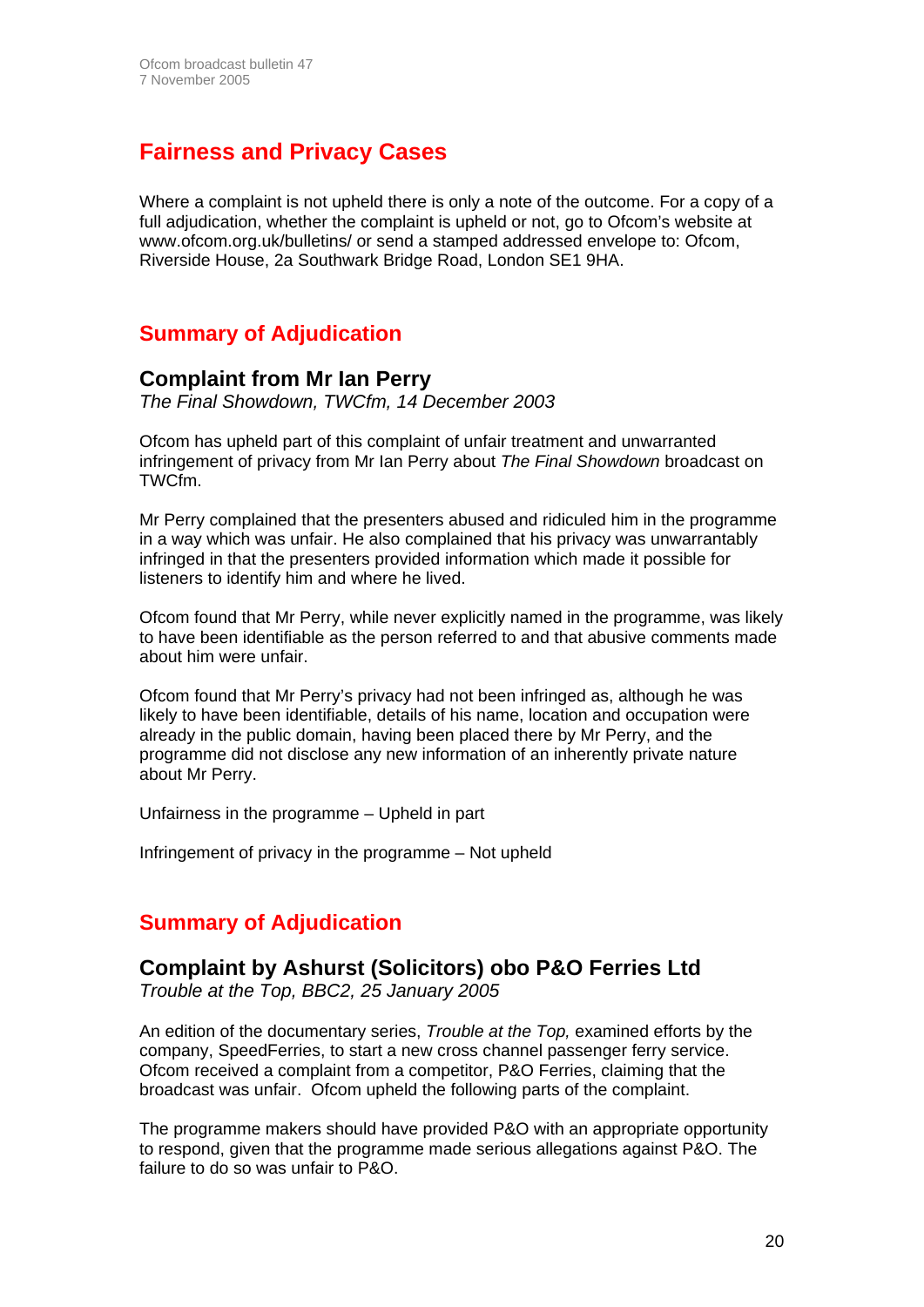In the programme, SpeedFerries implied that P&O was engaged in a variety of "dirty tricks" designed to damage its operations. In the absence of giving P&O an opportunity to respond, the programme makers failed to take reasonable care to ensure that all the material facts had been considered and fairly presented.

Ofcom found no unfairness in other elements of the programme about which P&O complained.

Ofcom has directed the BBC to broadcast a summary of the adjudication

Unfairness in the programme – Upheld in part

| <b>Complainant</b> | <b>Programme</b> | Date &<br><b>Broadcaster</b>                    | <b>Type of</b><br>complaint                                        |
|--------------------|------------------|-------------------------------------------------|--------------------------------------------------------------------|
| Mr Max Dingle      | Blakelock?       | Who Killed P.C. BBC2, 2 March<br>2004           | Unfair<br>treatment                                                |
| Mr Peter Parker    | Anglia News      | ITV1 (Anglia), 3<br>February 2005               | Unfair<br>treatment                                                |
| Mr Nelson Roe      | The Ferret       | <b>ITV1 (HTV</b><br>Wales), 18<br>November 2004 | Unfair<br>treatment &<br>unwarranted<br>infringement of<br>privacy |
| Mr Gerald Blyth    | Drugs Wars       | BBC1 (Scotland),<br>30 October 2003             | Unfair<br>treatment &<br>unwarranted<br>infringement of<br>privacy |

# **Not Upheld**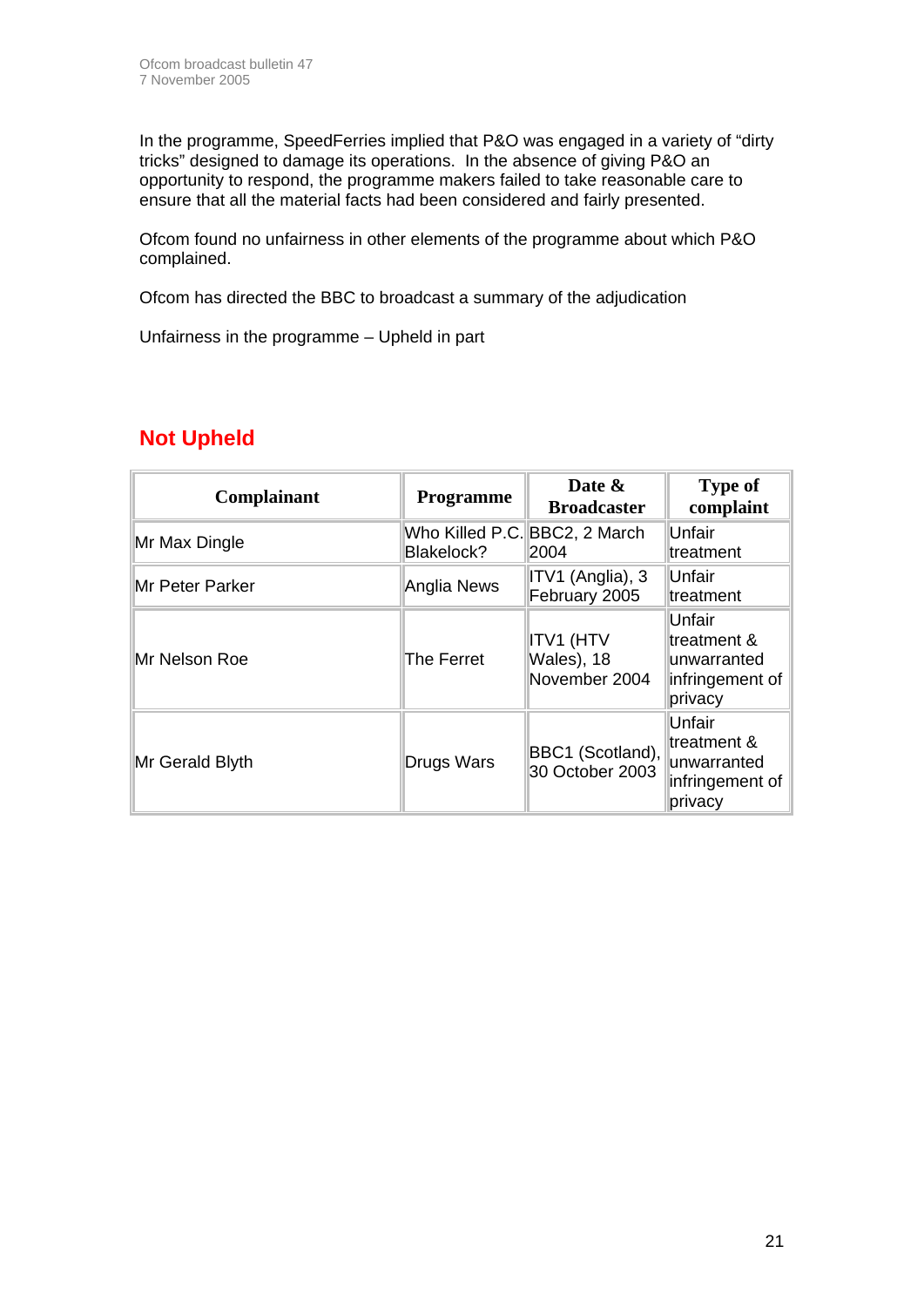# **Other programmes not in breach/out of remit**

**6 October – 18 October 2005** 

| Programme                          | <b>Trans Date</b> | <b>Channel</b>       | Category              | No of<br><b>Complaint</b><br>s |
|------------------------------------|-------------------|----------------------|-----------------------|--------------------------------|
|                                    |                   |                      |                       |                                |
| A Place in Greece                  | 06/10/2005        | Channel 4            | Offence               | 1                              |
| A Place in Slovakia                | 26/09/2005        | Channel 4            | Language              | 1                              |
| A Touch of Frost                   | 25/09/2005        | ITV1                 | Accuracy              | 1                              |
| Afterlife                          | 26/09/2005        | ITV1                 | Offence               | 1                              |
| Afterlife                          | 03/10/2005        | ITV1                 | Violence              | 1                              |
| Afterlife                          | 01/10/2005        | ITV1                 | Offence               | 2                              |
| Akash Radio                        | 04/08/2005        | Akash Radio          | Offence               | 1                              |
| Alias                              | 24/05/2005        | Five                 | Advertising           | 1                              |
| Alpha ETC Punjabi                  | 28/03/2005        | Alpha ETC<br>Punjabi | Offence               | 1                              |
| Alpha ETC Punjabi                  | 28/05/2005        | Alpha ETC<br>Punjabi | Offence               | 1                              |
| Anatomy for Beginners              | 25/01/2005        | Channel 4            | Offence               | 3                              |
| Anatomy for Beginners              | 26/01/2005        | Channel 4            | Offence               | 4                              |
| Anatomy for Beginners              | 27/01/2005        | Channel 4            | Offence               | $\overline{2}$                 |
| Anatomy for Beginners              | 30/01/2005        | Channel 4            | Offence               | 1                              |
| Ant & Dec's Gameshow Marathon      | 24/09/2005        | ITV1                 | Offence               | 1                              |
| Armando Iannucci's Charm Offensive | 08/06/2005        | <b>BBC Radio 4</b>   | Offence               | 2                              |
| <b>Balls of Steel</b>              | 30/09/2005        | Channel 4            | Offence               | 1                              |
| <b>BBC News</b>                    | 01/10/2005        | BBC1                 | Offence               | 1                              |
| <b>BBC News 24</b>                 | 05/09/2005        | <b>BBC News 24</b>   | Offence               | 1                              |
|                                    |                   | The Wrestling        |                       |                                |
| <b>Bikini Beach</b>                | 01/06/2005        | Channel              | Language              | 1                              |
| <b>Bodies</b>                      | 24/09/2005        | BBC <sub>2</sub>     | Offence               | $\overline{2}$                 |
| Bremner, Bird & Fortune            | 02/10/2005        | Channel 4            | Offence               | 1                              |
| Bremner, Bird & Fortune            | 09/10/2005        | Channel 4            | Language              | 1                              |
| Bright 106.4FM                     | 07/10/2005        | Bright 106.4FM       | Language              | 1                              |
| <b>Britain's Streets of Booze</b>  | 06/10/2005        | BBC1                 | Offence               | 1                              |
| Buffy the Vampire Slayer           | 05/09/2004        | Kanal 5<br>(Sweden)  | Offence               | 1                              |
| <b>Buffy the Vampire Slayer</b>    | 07/10/2004        | Kanal 5<br>(Sweden)  | Violence              | 1                              |
| Buffy the Vampire Slayer           | 03/11/2004        | Kanal 5<br>(Sweden)  | Offence               | 1                              |
| C4 Promo                           | 18/09/2005        | Channel 4            | Offence               | 1                              |
| Camera Crackups                    | 05/08/2005        | <b>Jetix</b>         | Offence               | 1                              |
| Casualty                           | 01/10/2005        | BBC1                 | Offence               | 1                              |
| <b>Catherine Tate Show</b>         | 21/07/2005        | BBC <sub>2</sub>     | Offence               | 1                              |
| Channel 4 News                     | 19/09/2005        | Channel 4            | Offence               | 1                              |
| <b>Channel 4 News</b>              | 29/09/2005        | Channel 4            | Offence               | 1                              |
| <b>Channel 4 Test Cricket</b>      | 10/08/2005        | Channel 4            | Advertising           | 1                              |
|                                    |                   | ITV <sub>2</sub>     |                       |                                |
| Charlotte Church: Confessions      | 06/10/2005        |                      | Offence               | 1                              |
| Charmed                            | 01/11/2004        | Five                 | Violence<br>Religious | 1                              |
| Charmed                            | 17/09/2005        | Five                 | Offence               | 1                              |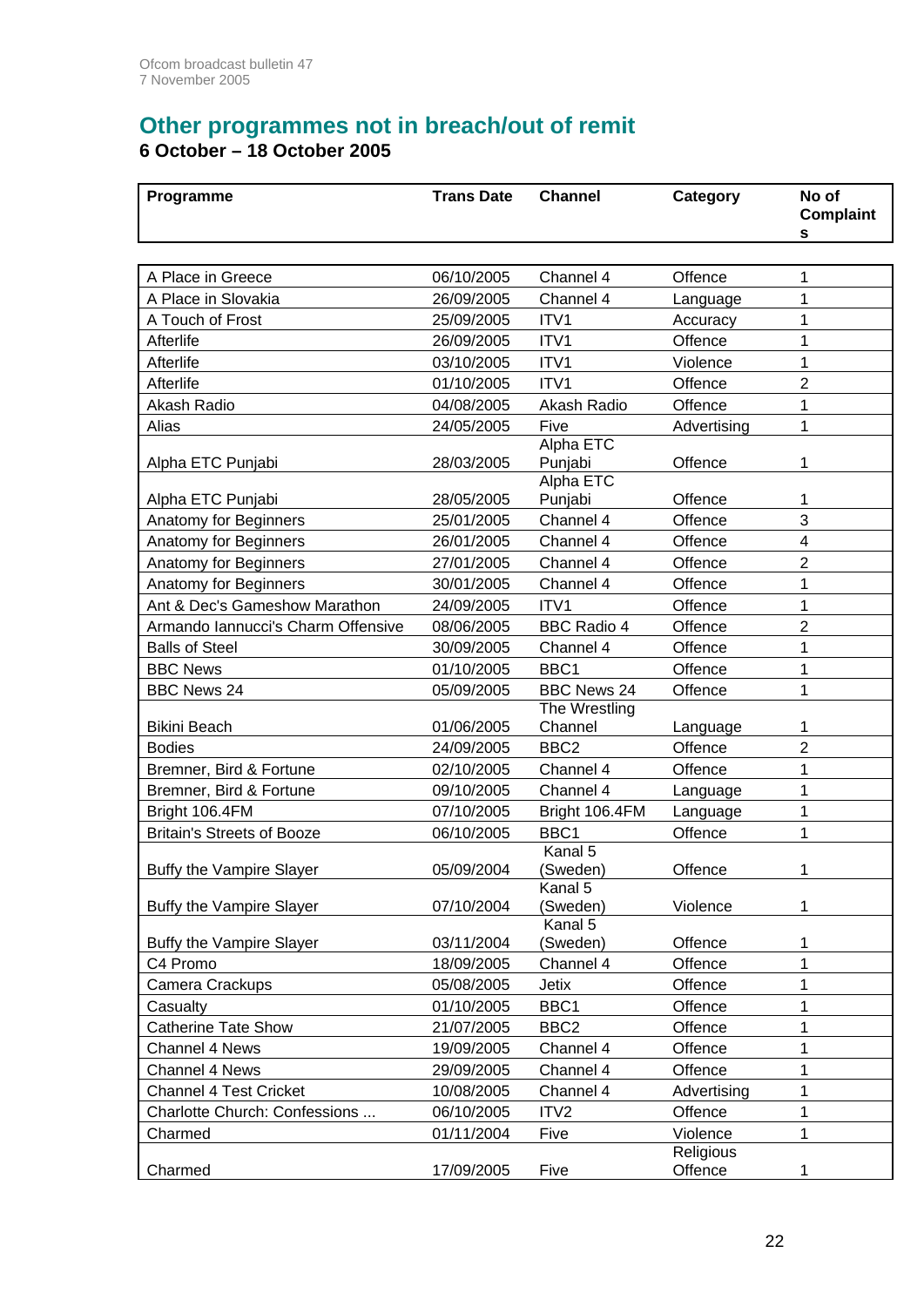| Come Dine with Me                   | 05/10/2005 | Channel 4             | Language     | 1              |
|-------------------------------------|------------|-----------------------|--------------|----------------|
| Come Dine with Me                   | 14/10/2005 | Channel 4             | Language     | 1              |
| <b>Coronation Street</b>            | 03/10/2005 | ITV1                  | Offence      | 1              |
| dick and dom in da bungalow         | 04/10/2005 | BBC1                  | Offence      | 1              |
| <b>Dirty Tricks</b>                 | 07/10/2005 | Channel 4             | Offence      | 3              |
| <b>Dispatches</b>                   | 18/11/2004 | Channel 4             | Accuracy     | 1              |
| Dispatches                          | 22/09/2005 | Channel 4             | Impartiality | 1              |
| Don't Get Me Started                | 27/09/2005 | Five                  | Accuracy     | 1              |
| Don't Panic, I'm Islamic            | 19/06/2005 | BBC <sub>2</sub>      | Offence      | 1              |
| Don't Panic, I'm Islamic            | 12/06/2005 | BBC <sub>2</sub>      | Offence      | 1              |
| Eastenders                          | 26/09/2005 | BBC1                  | Offence      | 1              |
| Emmerdale                           | 05/10/2005 | ITV1                  | Offence      | 1              |
| <b>Extreme Sports Channel</b>       | 10/10/2005 | <b>Extreme Sports</b> | Language     | 1              |
|                                     |            |                       | Sexual       |                |
| <b>Family Affairs</b>               | 30/09/2005 | Five                  | Portrayal    | 1              |
| <b>Family Affairs</b>               | 03/10/2005 | Five                  | Offence      | 1              |
| Friday Night With Jonathan Ross     | 15/04/2005 | BBC1                  | Offence      | 1              |
| Friday Night With Jonathan Ross     | 30/09/2005 | BBC1                  | Offence      | 1              |
| Friday Night With Jonathan Ross     | 14/10/2005 | BBC1                  | Offence      | 1              |
| Friends                             | 16/10/2005 | Channel 4             | Offence      | 1              |
| Futurama                            | 08/10/2005 | Channel 4             | Language     | 1              |
| <b>GMTV</b>                         | 04/10/2005 | ITV1                  | Offence      | 1              |
| <b>GMTV</b>                         | 11/10/2005 | ITV1                  | Offence      | 1              |
| <b>Holby City</b>                   | 04/10/2005 | BBC1                  | Accuracy     | 3              |
| <b>Holby City</b>                   | 11/10/2005 | BBC1                  | Offence      | 1              |
| Hollyoaks                           | 18/08/2005 | Channel 4             | Offence      | 1              |
| Honey We're Killing the Kids        | 14/10/2005 | BBC <sub>3</sub>      | Offence      | 1              |
| <b>Hoodies Attack</b>               | 25/09/2005 | Sky One               | Offence      | 1              |
| It Shouldn't Happen to a TV Vet     | 28/09/2005 | ITV1                  | Offence      | 1              |
| <b>ITN News</b>                     | 05/10/2005 | ITV1                  | Offence      | 1              |
| <b>ITV News</b>                     | 30/09/2005 | ITV1                  | Offence      | 1              |
| <b>ITV News</b>                     | 02/10/2005 | ITV1                  | Offence      | 1              |
| <b>ITV News Channel</b>             | 07/10/2005 | <b>ITV</b>            | Offence      | 1              |
| Jack Dee Live at the Apollo         | 03/10/2005 | BBC1                  | Offence      | 1              |
| Jamie's Great Escape                | 10/10/2005 | Channel 4             | Offence      | 1              |
| Jamie's Great Escape                | 12/10/2005 | Channel 4             | Offence      | $\overline{2}$ |
| Jamie's Great Escape                | 17/10/2005 | Channel 4             | Offence      | 1              |
| Jericho                             | 16/10/2005 | ITV1                  | Offence      | 1              |
| Jetix                               | 27/08/2005 | <b>Jetix</b>          | Offence      | 1              |
| Johnny Vaughan Breakfast Show       | 26/09/2005 | Capital FM            | Violence     | 1              |
| Jonathan Ross                       | 20/09/2005 | <b>BBC Radio 2</b>    | Offence      | 1              |
| Jordan and Peter: Marriage & Mayhem | 25/09/2005 | ITV2                  | Offence      | 1              |
| <b>Killer Shark Live</b>            | 03/10/2005 | Five                  | Offence      | 1              |
| Killer Shark Live                   | 02/10/2005 | Five                  | Offence      | 1              |
| <b>LBC Programme</b>                | 05/10/2005 | LBC97.3               | Offence      | 1              |
|                                     |            |                       | Religious    |                |
| Life on the Rock                    | 16/09/2005 | <b>EWTN</b>           | Offence      | 1              |
| <b>Little Europe</b>                | 23/09/2005 | BBC <sub>2</sub>      | Impartiality | 1              |
| Live Now Pay Later                  | 27/09/2005 | Channel 4             | Offence      | 1              |
| Location, Location, Location        | 04/10/2005 | Channel 4             | Misleading   | 1              |
| Loose Women                         | 24/08/2005 | ITV1                  | Offence      | 1              |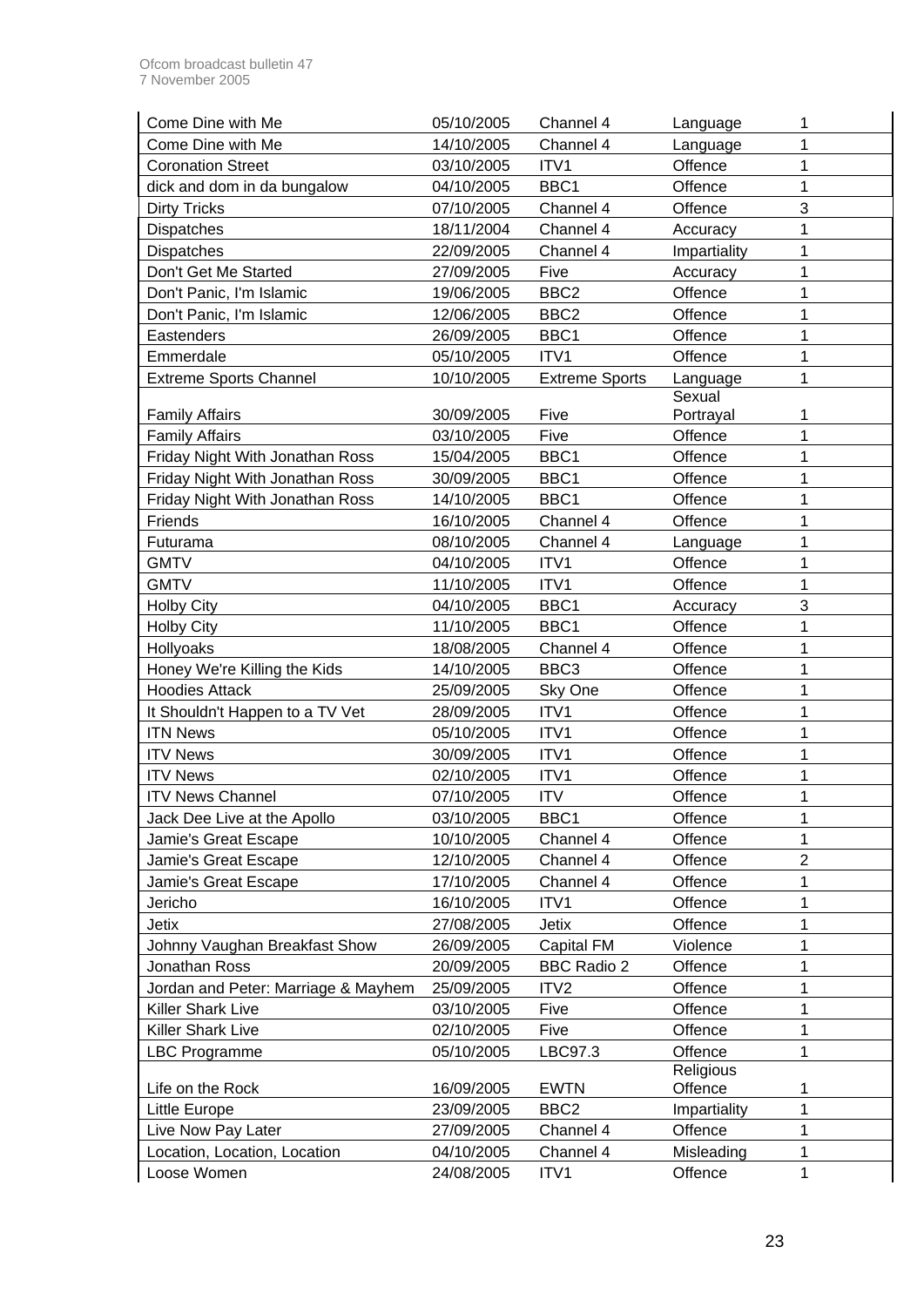| Loose Women                       | 11/10/2005 | ITV1               | Misleading          | 1              |
|-----------------------------------|------------|--------------------|---------------------|----------------|
| Martin Lawrence Live: Runteldat   | 03/09/2005 | <b>Sky Movies</b>  | Offence             | 1              |
| Mechannibals                      | 25/09/2005 | BBC <sub>2</sub>   | Offence             | 1              |
| Meet the Magoons                  | 19/08/2005 | Channel 4          | Offence             | 3              |
| Ministry of Mayhem                | 27/08/2005 | ITV1               | Offence             | 1              |
| Ministry of Mayhem                | 01/10/2005 | ITV1               | Offence             | 1              |
| Ministry of Mayhem                | 08/10/2005 | ITV1               | Offence             | 1              |
| Mirror, Signal, Manoeuvre         | 16/10/2005 | BBC1               | Language            | 1              |
| My Penis and I                    | 21/07/2005 | BBC <sub>3</sub>   | Offence             | 1              |
| Newsnight                         | 09/09/2005 | BBC <sub>2</sub>   | Accuracy            | 1              |
| <b>Nighty Night</b>               | 27/09/2005 | BBC <sub>3</sub>   | Offence             | 1              |
| No Sex Please, We're Teenagers    | 06/09/2005 | BBC <sub>2</sub>   | Offence             | 1              |
|                                   |            | Kanal 5            |                     |                |
| Pacific Blue                      | 09/12/2004 | (Sweden)           | Offence             | 1              |
| Panjab Radio                      | 02/02/2005 | Panjab Radio       | Offence             | 1              |
| Pepsi Chart Show                  | 02/10/2005 | Virgin Radio       | Misleading          | 1              |
| Pete & Geoff Breakfast            | 28/09/2005 | Virgin Radio       | Offence             | 1              |
| Popworld                          | 08/10/2005 | Channel 4          | Offence             | 1              |
| Primary Geography                 | 26/09/2005 | BBC <sub>2</sub>   | Misleading          | 1              |
|                                   |            |                    | Religious           |                |
| QI                                | 30/09/2005 | BBC <sub>2</sub>   | Offence             | 1              |
| <b>Question Time</b>              | 06/10/2005 | BBC1               | Impartiality        | 1              |
|                                   |            |                    | Religious           |                |
| Ramadan Radio                     | 18/10/2004 | Ramadan Radio      | Offence             | 1              |
| Real Life: A Murder in the Family | 05/09/2005 | ITV1               | Offence             | 1              |
| Richard and Judy                  | 29/09/2005 | Channel 4          | Offence             | 1              |
| Richard and Judy                  | 04/10/2005 | Channel 4          | Offence             | 1              |
| Richard and Judy                  | 05/10/2005 | Channel 4          | Offence             | 1              |
| Sexcetera                         | 15/09/2005 | Living             | Sexual<br>Portrayal | 1              |
| Sexology: Obscene Machines        | 04/10/2005 | Channel 4          | Offence             | 1              |
| <b>Sky News</b>                   | 20/09/2005 | <b>Sky News</b>    | Offence             | 1              |
| <b>Sky News</b>                   | 03/10/2005 | <b>Sky News</b>    | Offence             | 1              |
| Smallville                        | 10/11/2004 | $TV-3$             | Violence            | 1              |
| Smallville                        | 19/08/2005 | $TV-3$             | Offence             | 1              |
| Swinging                          | 07/10/2005 | Five               | Language            | 1              |
| Τ4                                | 01/10/2005 | Channel 4          | Offence             | 1              |
| Talksport                         | 08/10/2005 | Talksport          | Impartiality        | 1              |
| The Bigger Picture with Graham    |            |                    |                     |                |
| Norton                            | 29/08/2005 | BBC1               | Offence             | 1              |
| The Bill                          | 30/09/2005 | <b>Uk Gold</b>     | Offence             | 1              |
| The Bill                          | 13/10/2005 | ITV1               | Offence             | 3              |
| The Brief                         | 07/10/2005 | ITV1               | Scheduling          | 1              |
| The Chris Moyles Show             | 26/09/2005 | <b>BBC Radio 1</b> | Offence             | 1              |
| The Farm                          | 06/10/2004 | Five               | Offence             | 1              |
| The Golden Hour                   | 14/09/2005 | ITV1               | Offence             | $\overline{2}$ |
| The Hits                          | 05/10/2005 | The Hits           | Offence             | 1              |
| The Jeremy Kyle Show              | 10/10/2005 | ITV1               | Offence             | 1              |
| The Last Word                     | 11/10/2005 | More4              | Offence             | 1              |
| The Man Who Predicted 9/11        | 05/09/2005 | Channel 4          | Offence             | 1              |
| The Paul O'Grady Show             | 07/10/2005 | ITV1               | Offence             | 1              |
| The Pride of Britain Awards       | 04/10/2005 | ITV1               | Offence             | 1              |
|                                   |            |                    |                     |                |